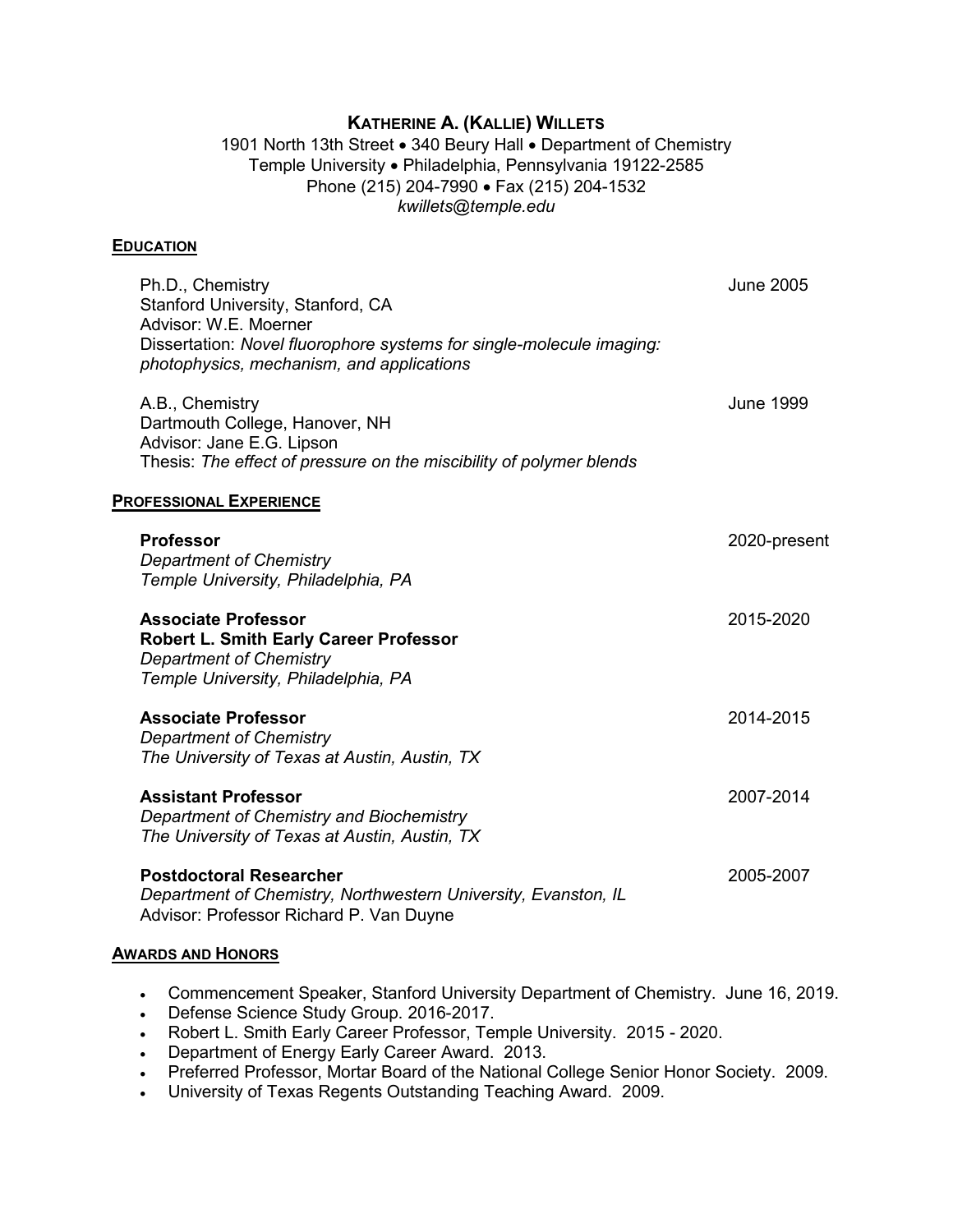- Air Force Office of Scientific Research Young Investigator Award. 2008.
- New Faculty Summer Research Award, UT Austin. 2008.
- UT Austin Natural Sciences Foundation Advisory Council Teaching Excellence Award. 2008.
- Evelyn Laing McBain Graduate Fellowship, Stanford University, 2003.
- Elden Bennett Hartshorn Medal, Dartmouth College, June 1999.
- Paul R. Shafer & Douglas M. Bowen Award, Dartmouth College, June 1999.
- Phi Beta Kappa, 1999.

#### **PUBLICATIONS (reverse chronological order)**

- 90) J.W. Monaghan, Z.J. O'Dell, V. Sundaresan, S. Sridhar, K.A. Willets. "Improving the Homogeneity of Silver Nanoparticle Electrochemical Reactivity Using Sacrificial Silver-Sulfide Shells." Submitted.
- 89) P.A. Reinhardt, A.P. Crawford, C.A. West, G. Delong, S. Link, D.J. Masiello, K.A. Willets. "Towards Quantitative Nanothermometry Using Single-Molecule Counting." *J. Phys. Chem. B.* 125, 12197 (2021).
- 88) K.A. Willets. "Emerging trends in super-resolution imaging: how lasers light the way." Chapter 12 In *Emerging Trends in Chemical Applications of Lasers. ACS Symposium Series* Vol. 1398. 255-276 (2021).
- 87) V. Sundaresan, A.R. Cutri, J. Metro, C. Madukoma, J.D. Shrout, A.J. Hoffman, K.A. Willets, P.W. Bohn. "Potential Dependent Spectroelectrochemistry of Electrofluorogenic Dyes on Indium-Tin Oxide." *Electrochem. Sci. Adv.* 00, e2100094 (2021).
- 86) S.A. Hosseini Jebeli, C. West, S.A. Lee, H.J. Goldwyn, C.R. Bilchak, Z. Fakhraai, K.A. Willets, S. Link, D.J. Masiello. "Wavelength-Dependent Photothermal Imaging Probes Nanoscale Temperature Differences among Subdiffraction Coupled Plasmonic Nanorods." *Nano Lett*. 21, 5386 (2021).
- 85) E. Cortés, A.O. Govorov, H. Misawa, K.A. Willets. "Special Topic on Emerging Directions in Plasmonics." *J. Chem. Phys*. 153, 010401 (2020).
- 84) L.M. Liz-Marzán [and 58 others, including K.A. Willets]. "Present and Future of Surface Enhanced Raman Scattering." Invited Perspective. *ACS Nano.* 14, 28 (2020).
- 83) U. Bhattacharjee, C. West, S.A. Hosseini Jebeli, H.J. Goldwyn, X-T Kong, Z. Hu, E.K. Beutler, W-S Chang, K.A. Willets, S. Link, D.J. Masiello. "Active far-field control of the thermal near-field via plasmon hybridization." *ACS Nano.* 13, 9655 (2019).
- 82) K.A. Willets. "Supercharging super-localization microscopy: how electrochemical charging of plasmonic nanostructures uncovers hidden heterogeneity." Invited Perspective. *ACS Nano.* 13, 6145 (2019).
- 81) Z. Zhang, Y. Yu, Y. Tang, Y-S. Guan, J. Yin, K.A. Willets, S. Ren. "Kirigami-inspired stretchable conjugated electronics." *Adv. Electr. Maters.* 6, 1900929 (2020).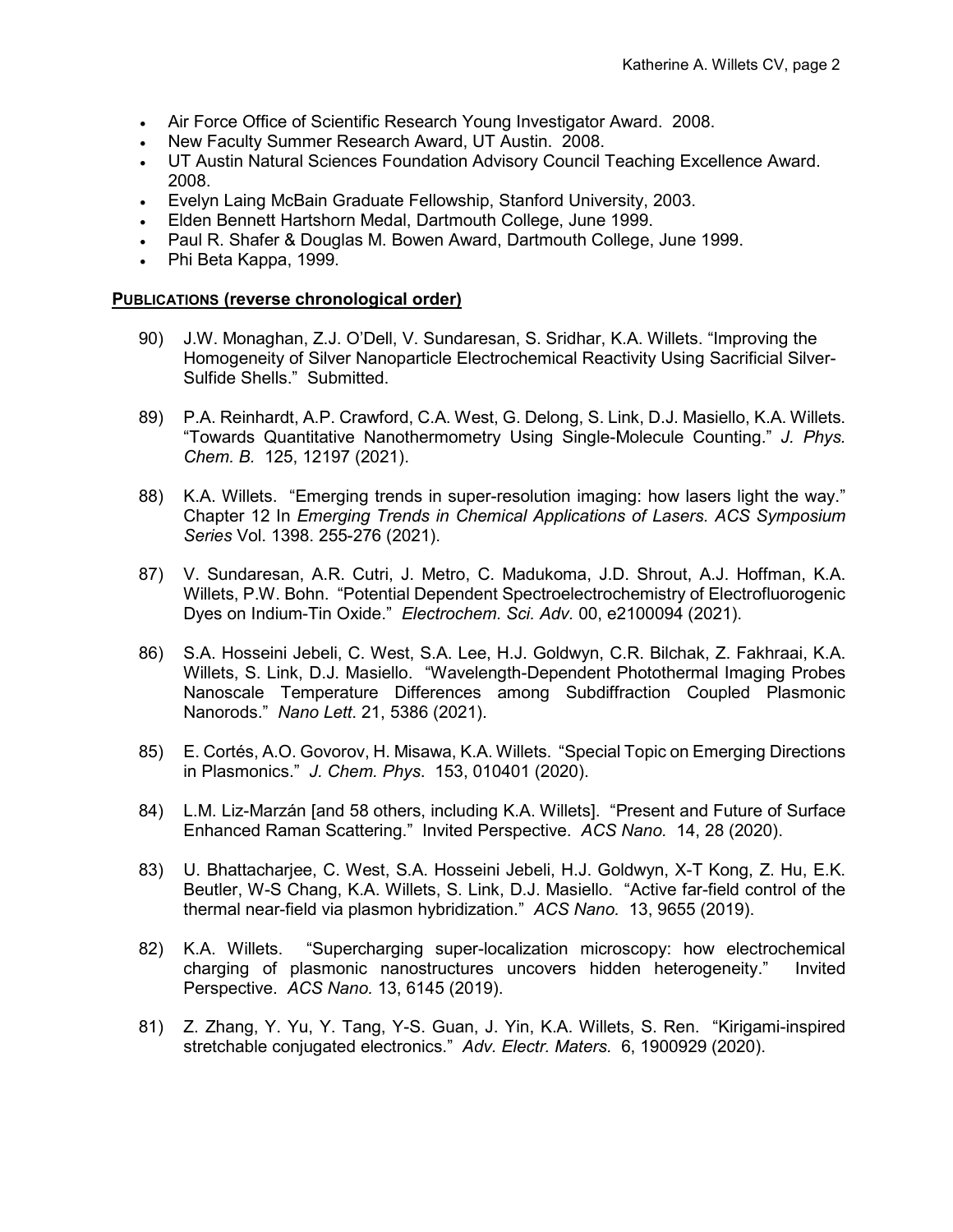- 80) X. Cheng, T.P. Anthony, C.A. West, Z. Hu, V. Sundaresan, A.J. McLeod, D.J. Masiello, K.A. Willets. "Plasmon heating promotes ligand reorganization on single gold nanorods." *J. Phys. Chem. Lett*. 10, 1394 (2019).
- 79) Y. Yu, K. Wijesekara, X.X. Xi, K.A. Willets. "Quantifying Wavelength-Dependent Plasmonic Hot Carrier Energy Distributions at Metal/Semiconductor Interfaces." *ACS Nano*. 13, 3629 (2019).
- 78) K.A. Willets, K. Mayer. "Surface-enhanced Raman scattering (SERS) as a characterization method for metal-organic interactions." Invited book chapter. *Handbook of organic materials for electronic and photonic devices.* Second edition.(Ed. Oksana Ostroverkhova) Woodhead Publishing, Cambridge, UK. 2019.
- 77) K.A. Willets. "Probing nanoscale interfaces with electrochemical surface-enhanced Raman scattering." *Curr. Opin. Electrochem.* 13, 18 (2019).
- 76) E.M. Samples, J.M. Schuck, P.B. Joshi, K.A. Willets, G.E. Dobereiner. "Synthesis and Properties of *N*-arylpyrrole-functionalized poly(1-hexene-*alt*-CO)." *Macromolecules*. 51, 9323 (2018).
- 75) V. Sundaresan, J.W. Monaghan, K.A. Willets. "Monitoring Simultaneous Electrochemical Reactions with Single Particle Imaging." Invited contribution to a special themed issue on Single Entity Electrochemistry. *ChemElectroChem*. 5, 3052 (2018).
- 74) Y. Yu, J.D. Williams, K.A. Willets. "Quantifying Photothermal Heating at Plasmonic Nanoparticles by Scanning Electrochemical Microscopy." *Faraday Discussions*. 210, 29 (2018).
- 73) Y. Yu, V. Sundaresan, K.A. Willets. "Hot Carriers vs. Thermal Effects: Resolving the Enhancement Mechanisms for Plasmon-Mediated Photoelectrochemical Reactions." *J. Phys. Chem. C*. 122, 5040 (2018).
- 72) V. Sundaresan, J.W. Monaghan, K.A. Willets. "Visualizing the Effect of Partial Oxide Formation on Single Silver Nanoparticle Electrodissolution." *J. Phys. Chem. C.* 122, 3138 (2018). ACS Editors' Choice.
- 71) Y. Yu, V. Sundaresan, S. Bandyopadhyay, Y. Zhang, M.A. Edwards, K. McKelvey, H.S. White, K.A. Willets. "Three-Dimensional Super-Resolution Imaging of Single Nanoparticles Delivered by Pipettes." *ACS Nano*. 11, 10529 (2017).
- 70) P.B. Joshi, T.P. Anthony, A.J. Wilson, K.A. Willets. "Imaging out-of-plane polarized emission patterns on gap mode SERS substrates: from high molecular coverage to the single molecule regime." *Faraday Discussions.* 205, 245 (2017).
- 69) K.A. Willets and J.S. Biteen. "Introduction: Super-resolution and single molecule imaging." *Chem. Rev.* 117, 7241 (2017).
- 68) V. Sundaresan, K. Marchuk, Y. Yu, E.J. Titus, A.J. Wilson, C.M. Armstrong, B. Zhang, K.A. Willets. "Visualizing and Calculating Tip-Substrate Distance in Nanoscale Scanning Electrochemical Microscopy Using 3-Dimensional Super-Resolution Optical Imaging." *Anal. Chem.* 89, 922 (2017)*.*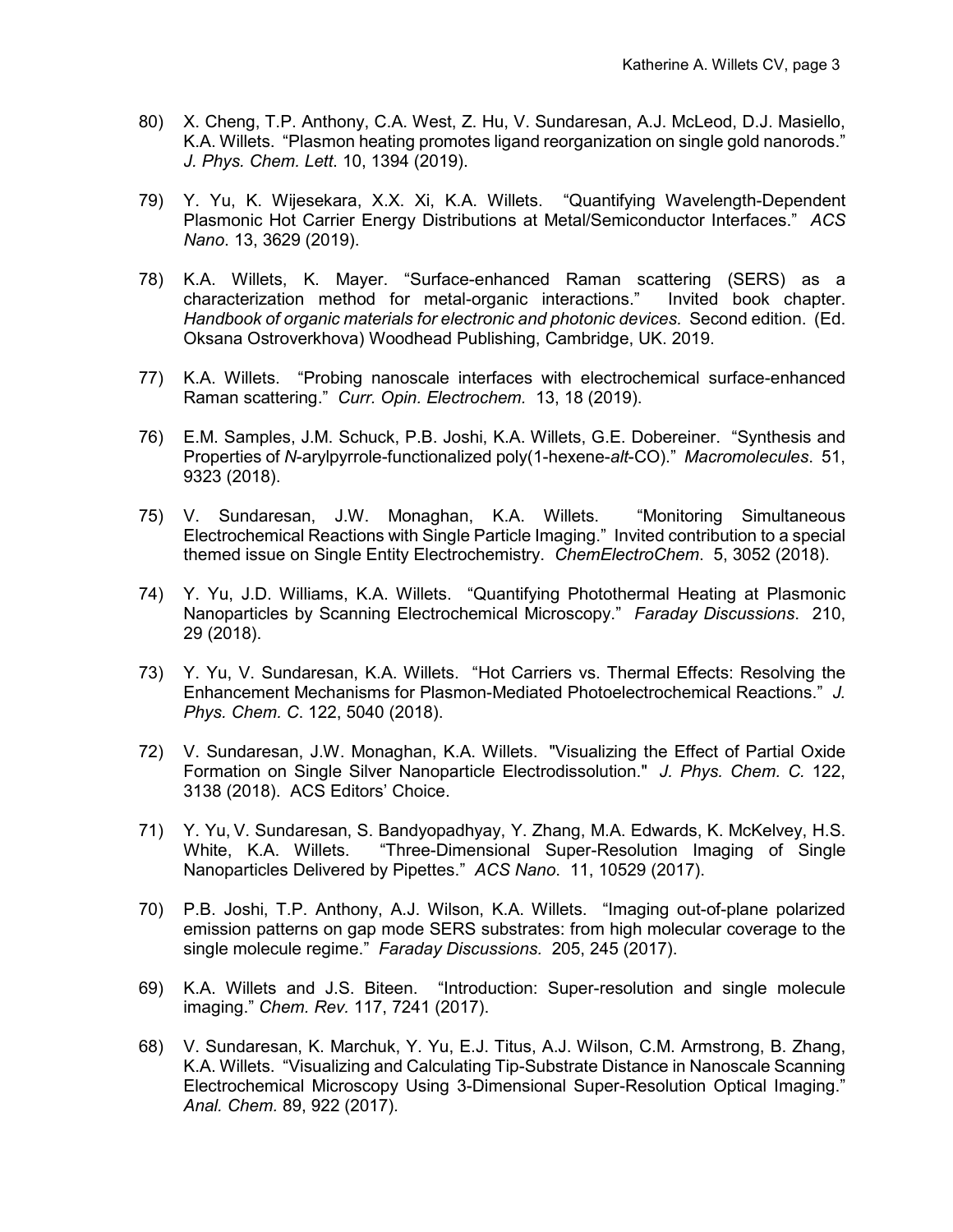- 67) K.A. Willets, A.J. Wilson, V. Sundaresan, P.B. Joshi. "Super-resolution imaging and plasmonics." *Chem. Rev.* 117, 7538 (2017).
- 66) C.L. Haynes, R.R. Frontiera, K.A. Willets. "Preface of Richard P. Van Duyne Festschrift." *J. Phys. Chem C*. 120, 20483 (2016).
- 65) S. Zaleski, M.F. Cardinal, D. Chulhai, A.J Wilson, K.A. Willets, L. Jensen, R.P. Van Duyne. "Towards Monitoring Electrochemical Reactions with Dual-wavelength SERS: Characterization of R6G Neutral Radical Species and Covalent Tethering of R6G to Silver Nanoparticles." *J. Phys. Chem. C.* 120, 24982 (2016).
- 64) S. Zaleski, A.J. Wilson, M. Mattei, X. Chen, G. Goubert, M.F. Cardinal, K.A. Willets, R.P. Van Duyne. "Investigating nanoscale electrochemistry with surface- and tip-enhanced Raman spectroscopy." *Acct. Chem. Res.* 49, 2023 (2016).
- 63) A.J. Wilson and K.A. Willets. "Unforeseen distance-dependent SERS spectroelectrochemistry from surface-tethered Nile Blue: the role of molecular orientation." *Analyst*. 141, 5144 (2016).
- 62) A.J. Wilson, N.Y. Molina, K.A. Willets. "Modification of the electrochemical properties of Nile Blue through covalent attachment to gold as revealed by electrochemistry and SERS." *J. Phys. Chem. C*. 120, 21091 (2016).
- 61) B. Xu, H. Li, H. Li, A.J. Wilson, L. Zhang, K. Chen, K.A. Willets, F. Ren, J. Grossman, S. Ren. "Chemically driven interfacial coupling in charge-transfer mediated functional superstructures." *Nano Letters*. 16, 2851 (2016).
- 60) B. Xu, Z. Luo, W. Gao, A.J. Wilson, C. He, X. Chen, G. Yuan, H.L. Dai, Y. Rao, K.A. Willets, Z. Dauter, S. Ren. "Solution-processed molecular opto-ferroic crystals." *Chemistry of Materials*. 28, 2441 (2016).
- 59) B. Xu, Z. Luo, A.J. Wilson, K. Chen, W. Gao, G. Yuan, H.D. Chopra, X. Chen, K.A. Willets, Z. Dauter, S. Ren. "Multifunctional charge-transfer single crystals through supramolecular assembly." *Advanced Materials*. 28, 5322 (2016).
- 58) A.J. Wilson and K.A. Willets. "Molecular plasmonics." Invited review. *Annual Reviews of Analytical Chemistry*. 9, 27 (2016).
- 57) K. L. Blythe and K.A. Willets. "Super-resolution imaging of fluorophore-labeled DNA bound to gold nanoparticles: a single molecule, single particle approach." Invited feature article. *J. Phys. Chem. C*. 120, 803 (2016). Journal covert art.
- 56) K.L. Blythe, E.J. Titus, K.A. Willets. "The effects of tuning fluorophore density, identity, and spacing on reconstructed images in super-resolution imaging of fluorophore-labeled gold nanorods." *J. Phys. Chem. C*. 119, 28099 (2015).
- 55) E.J. Titus, K.L. Blythe, K.A. Willets. "Monte Carlo simulations of triplet-state photophysics for super-resolution imaging of fluorophore-labeled gold nanorods." *Proc. SPIE*. 9554, 955403-1 (2015).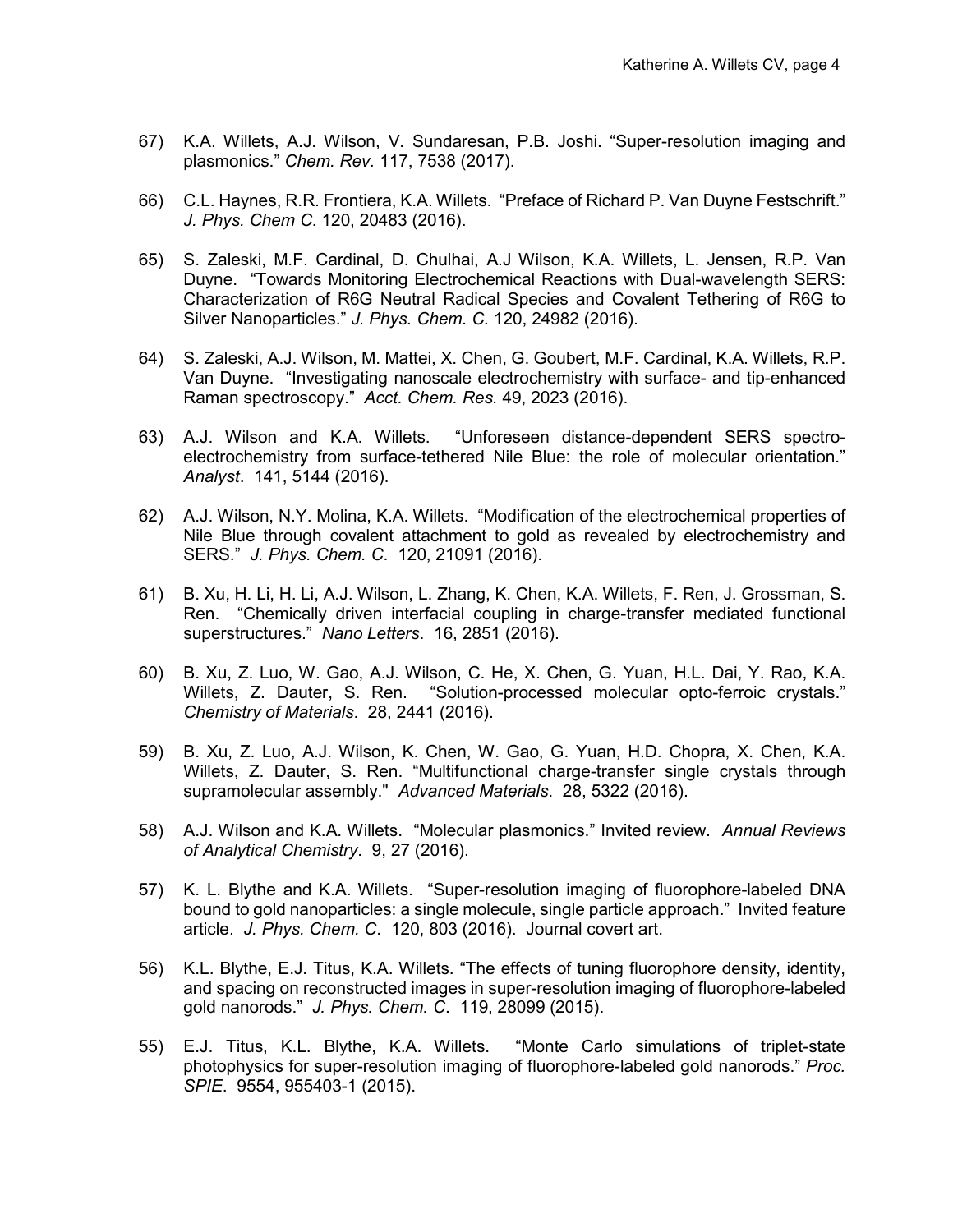- 54) A.J. Wilson, K. Marchuk, K.A. Willets. "Imaging electrogenerated chemiluminescence at single gold nanowire electrodes." *Nano Lett*. 15, 6100 (2015).
- 53) K.L. Blythe, E.J. Titus, K.A. Willets. "Comparing the accuracy of reconstructed image size in super-resolution imaging of fluorophore-labeled gold nanorods using different fit models." *J. Phys. Chem. C*. 119, 19333 (2015).
- 52) M.L. Weber, A.J. Wilson, K.A. Willets. "Characterizing the spatial dependence of redox chemistry on plasmonic nanoparticle electrodes using correlated super-resolution surface-enhanced Raman scattering imaging and electron microscopy." *J. Phys. Chem. C.* 119, 18591 (2015).
- 51) K.L. Blythe, E.J. Titus, K.A. Willets. "Objective-induced point spread function aberrations and their impact on super-resolution microscopy." *Anal. Chemistry*. 87, 6419 (2015).
- 50) K.A. Willets and M.L. Weber. "Super-resolution imaging of surface-enhanced Raman scattering hot spots under electrochemical control." *Proc. SPIE.* 9467, 946710 (2015).
- 49) C. Renault, K. Marchuk, H.S. Ahn, E.J. Titus, J. Kim, K.A. Willets, A.J. Bard. "Observation of nanometer-sized electro-active defects in insulating layers by fluorescence microscopy and electrochemistry." *Anal Chem*. 87, 5730 (2015).
- 48) K. Marchuk and K.A. Willets. "Localized surface plasmons and hot electrons." *Chemical Physics*. Invited Perspective. 445, 95 (2014).
- 47) A.L. Weisman, K.H. DuBay, K.A. Willets, R.A. Friesner. "A first-principles polarized Raman method for determining whether a uniform region of a sample is crystalline or isotropic." *J. Chem. Phys.* 141, 224702 (2014)*.*
- 46) A.J. Wilson and K.A. Willets. "Visualizing site-specific redox potentials on the surface of plasmonic nanoparticles with super-localization SERS microscopy." *Nano Lett*. 14, 939- 945 (2014).
- 45) K.A. Willets. "Super-resolution imaging of SERS hot spots." Invited tutorial review, *Chem. Soc. Rev.* 43, 3854-3864 (2014).
- 44) K.L. Blythe, E.J. Titus and K.A. Willets. "Triplet-state mediated super-resolution imaging of fluorophore-labeled gold nanorods." *ChemPhysChem* (Invited contribution to special themed issue on super-resolution imaging and nanophotonics). 15, 784-793 (2014).
- 43) E.J. Titus and K.A. Willets. "Super-localization surface-enhanced Raman scattering microscopy: comparing point spread function models in the ensemble and single molecule limits." *ACS Nano*. 7, 8284-8294 (2013).
- 42) E.J. Titus and K.A. Willets. "Accuracy of super-localization imaging using Gaussian and dipole emission point-spread functions for modeling gold nanorod luminescence." *ACS Nano*, 7, 6258-6267 (2013).
- 41) K.A. Willets. "Plasmon point spread functions: how do we model plasmon-mediated emission processes?" Invited perspective, *Frontiers of Physics*, 9, 3-16 (2014).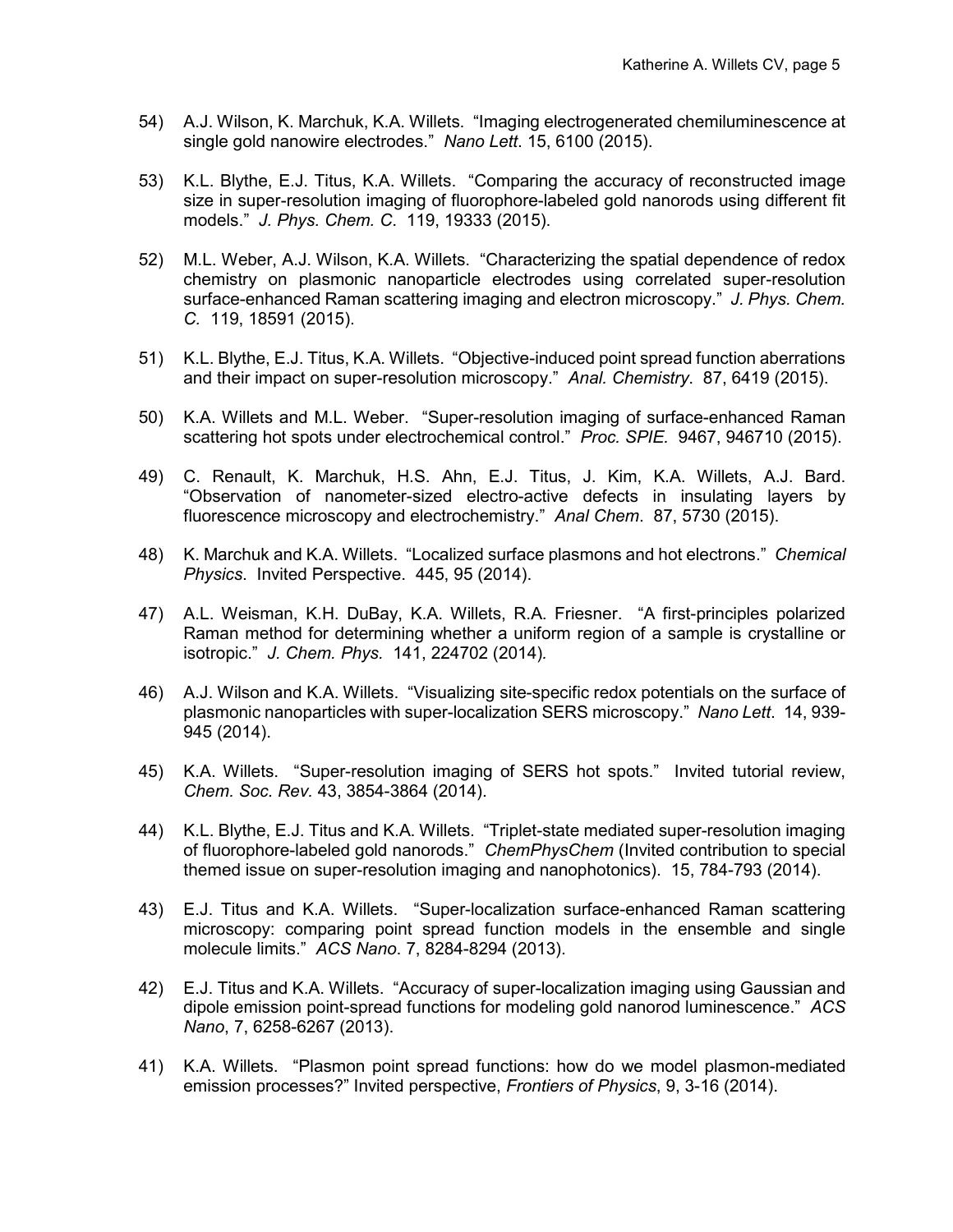- 40) K.A. Willets. "New tools for investigating electromagnetic hot spots in single-molecule SERS," Invited review, *ChemPhysChem*. 14, 3186-3195 (2013).
- 39) K.A. Willets. "Super-resolution imaging of interactions between molecules and plasmonic nanostructures," Invited perspective, *Phys. Chem. Chem. Phys.* (Special themed issue on Plasmonics and Spectroscopy) 15, 5345-5354 (2013).
- 38) A.J. Wilson and K.A. Willets. "Surface-enhanced Raman scattering (SERS) imaging using noble metal nanoparticles," Invited focus article, *WIRES Nanomedicine and Nanobiotechnology*. 5, 180-189 (2013).
- 37) E.J. Titus and K.A. Willets, "Applying super-resolution imaging techniques to problems in SERS," Invited book chapter, Frontiers of Surface-Enhanced Raman Scattering: Single-Nanoparticles and Single Cells (Eds. Yukihiro Ozaki, Katrin Kneipp, and Ricardo Aroca) from John Wiley & Sons, Chichester, UK. 2014.
- 36) K.L. Blythe, K.M. Mayer, M.L. Weber, K.A. Willets. "Ground state depletion microscopy for imaging interactions between gold nanowires and fluorophore-labeled ligands." *Phys. Chem. Chem. Phys.* (Invited contribution to special themed issue on optical studies of single metal nanoparticles) 15, 4136-4145 (2013).
- 35) E.J. Titus, M.L. Weber, S.M. Stranahan, K.A. Willets. "Super-resolution SERS imaging beyond the single-molecule limit: an isotope-edited approach." *Nano Lett.* 12, 5103- 5110 (2012).
- 34) B. Cannon, A. Campos, Z. Lewitz, K.A. Willets, R. Russell. "Zeptomole detection of DNA nanoparticles by single-molecule fluorescence with magnetic field-directed localization." *Anal. Biochem.* 431, 40-47 (2012).
- 33) K.A. Willets. "Probing local electromagnetic field enhancements on the surface of plasmonic nanoparticles." Invited review, *Prog. Surf. Sci.* 87, 209–220 (2012).
- 32) M.L. Weber, K.A. Willets. "Nanoscale studies of plasmonic hot spots using superresolution optical imaging." Invited review, *MRS Bulletin*, 37, 745-751 (2012).
- 31) K.A. Koen, M.L. Weber, K.M. Mayer, E. Fernandez, K.A. Willets. "Spectrally-resolved polarization anisotropy of single plasmonic nanoparticles excited by total internal reflection." *J. Phys. Chem. C*. 116, 16198−16206 (2012).
- 30) J.C. Heckel, A.L. Weisman, S.T. Schneebeli, M.L. Hall, L.J. Sherry, S.M. Stranahan, K.H. Dubay, R.A. Friesner, K.A. Willets. "Polarized Raman spectroscopy of oligothiophene crystals to determine unit cell orientation." *J. Phys. Chem. A.* 116, 6804–6816 (2012).
- 29) K.A. Willets, S.M. Stranahan, M.L. Weber. "Shedding light on surface-enhanced Raman scattering hot spots through single molecule super-resolution imaging." *J. Phys. Chem. Lett.* 3, 1286-1294 (2012). Journal cover art.
- 28) K.A. Willets, S.M. Stranahan. "Super-resolution imaging of diffusing analyte in surfaceenhanced Raman scattering hot-spots," *Proc. SPIE*. 8228, 82280P (2012).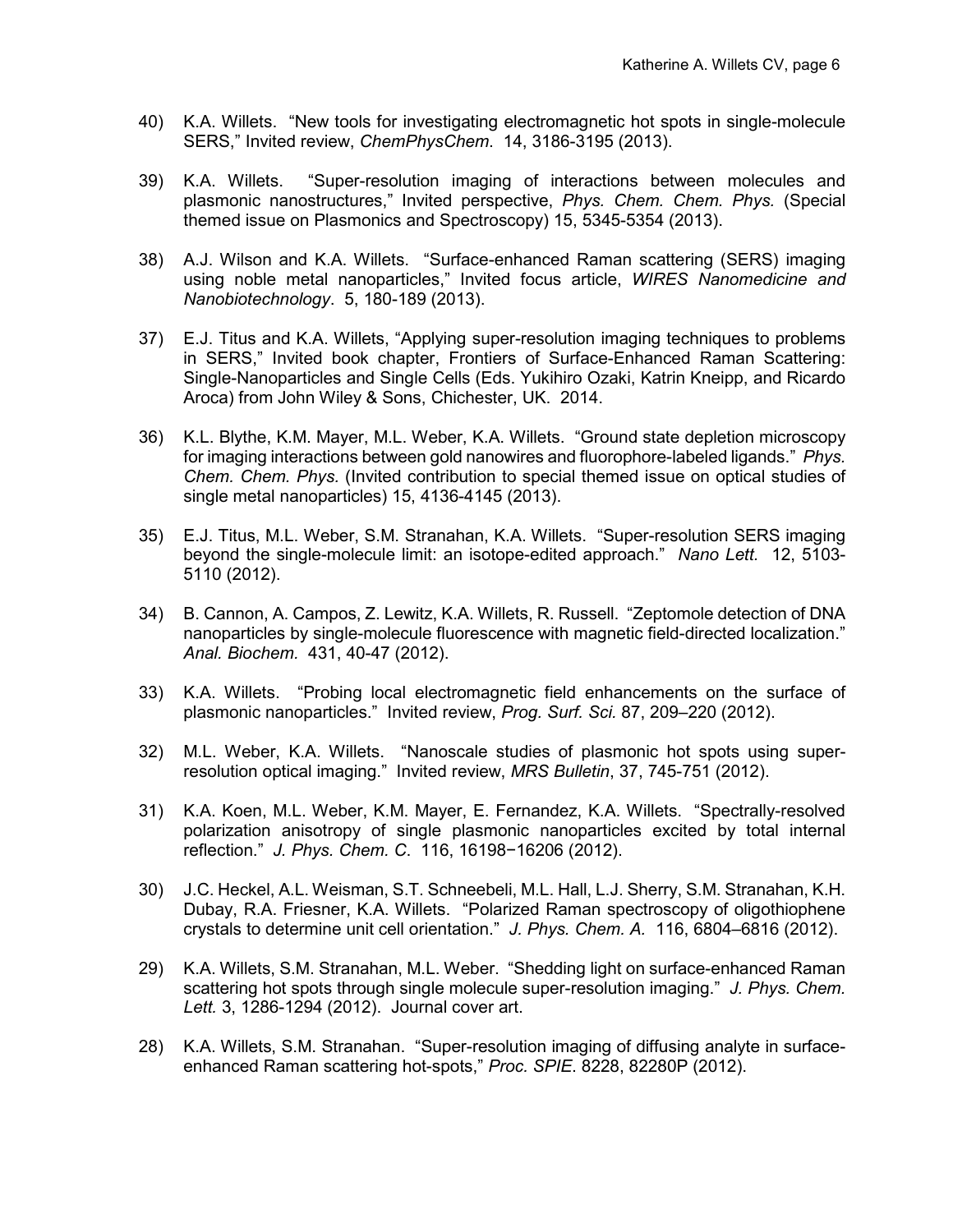- 27) K.A. Willets, K. Mayer. "Surface-enhanced Raman scattering (SERS) characterization of metal-organic interactions." Invited book chapter. *Handbook of organic materials for optical and optoelectronic devices: properties and applications.* (Ed. Oksana Ostroverkhova) Woodhead Publishing, Cambridge, UK. 2013.
- 26) S.M. Stranahan, E.J. Titus, K.A. Willets. "Discriminating nanoparticle dimers from higher order aggregates through wavelength-dependent SERS orientational imaging." *ACS Nano.* 6, 1806-1813 (2012).
- 25) M.L. Weber, J.P. Litz, D.J. Masiello, K.A. Willets. "Super-resolution imaging reveals a difference between SERS and luminescence centroids." *ACS Nano. 6*, 1839-1848 (2012). \*\*Highlighted in "In Nano," *ACS Nano*. 6, 990-992 (2012).
- 24) I. Kaplan-Ashiri, E.J. Titus, K.A. Willets. "In situ chemical functionalization of a single carbon nanotube functionalized AFM tip using a correlated optical and atomic force microscope," *Proc. Mat. Res. Soc*. 1318, 1-6 (2011).
- 23) S.M. Stranahan, E.J. Titus, K.A. Willets. "SERS orientational imaging of silver nanoparticle dimers." *J. Phys. Chem. Lett.* 2, 2711–2715 (2011).
- 22) M.L. Weber, K.A. Willets. "Correlated super-resolution optical and structural studies of surface-enhanced Raman scattering hot spots in silver colloid aggregates." *J. Phys. Chem. Lett.* 2*,* 1766-1770 (2011). \*\*Featured in *ACS Noteworthy Chemistry*, August 1, 2011.
- 21) K.A. Homan, J. Chen, A. Schiano, M. Mohamed, K.A. Willets, S. Murugesan, K.J. Stevenson, and S. Emelianov. "Silver-polymer composite stars: Synthesis and applications," *Adv. Func. Mat*. 21, 1673-1680 (2011).
- 20) I. Kaplan-Ashiri, E.J. Titus, K.A. Willets. "Subdiffraction-limited far field Raman spectroscopy of single carbon nanotubes: an unenhanced approach," *ACS Nano*. 5, 1033–1041 (2011).
- 19) S. M. Stranahan, K.A. Willets. "Super-resolution optical imaging of single-molecule SERS hot spots," *Nano Lett.* 10, 3777-3784 (2010). \*\*Featured in *C&E News*, August 30, 2010.
- 18) K.A. Willets. "Surface-enhanced Raman scattering (SERS) for probing internal cellular structure and dynamics," *Anal. Bioanal. Chem*. 394, 85-94 (2009).

#### *Publications from post-doctoral, graduate, and undergraduate work*

- 17) J. Bingham, K.A. Willets, N.C. Shah, D.Q. Andrews, R.P. Van Duyne. "LSPR imaging: Simultaneous single nanoparticle spectroscopy and diffusional dynamics," *J. Phys. Chem. C.* 113, 16839-16842 (2009).
- 16) S.J. Lord, N.R. Conley, H.D. Lee, S.Y. Nishimura, A.K. Pomerantz, K.A. Willets, Z. Lu, H. Wang, N. Liu, R. Samuel, R. Weber, A. Semyonov, M. He, R.J. Twieg, W.E. Moerner, "DCDHF fluorophores for single-molecule imaging in cells," *ChemPhysChem.* 10, 55- 65 (2009).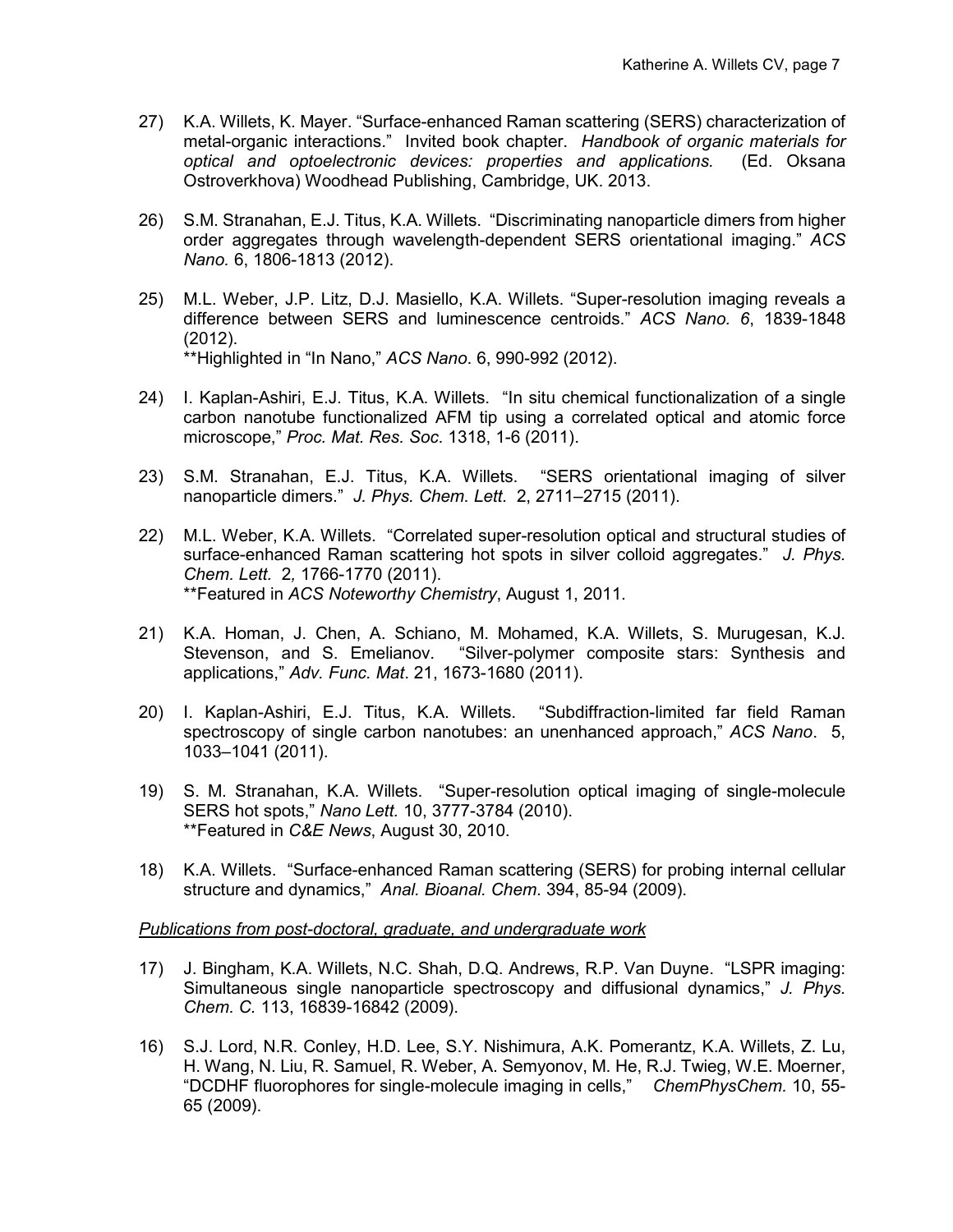- 15) R.J. Stiles\* , K.A. Willets\* , L.J. Sherry, J.M. Roden, R.P. Van Duyne, "Investigating tipnanoparticle interactions in spatially correlated total internal reflection plasmon spectroscopy and atomic force microscopy," *J. Phys. Chem. C.* 112, 11696-11701 (2008) \* shared first authorship.
- 14) S.J. Lord, Z. Lu, H. Wang, K.A. Willets, P.J. Schuck, H.D. Lee, S.Y. Nishimura, R.J. Twieg, W.E. Moerner, "Photophysical properties of acene DCDHF fluorophores: Longwavelength single-molecule emitters designed for cellular imaging," *J. Phys. Chem. A.*  111, 8934-8941 (2007).
- 13) H. Wang, Z. Lu, S.J. Lord, K.A. Willets, J.A. Bertke, S.D. Bunge, W. E. Moerner, R.J. Twieg, "The influence of tetrahydroquinoline rings in dicyanomethylenedihydrofuran (DCDHF) single-molecule fluorophores," *Tetrahedron* 63, 103-114 (2007).
- 12) K.A. Willets, R.P. Van Duyne, "Localized surface plasmon resonance spectroscopy and sensing," *Annu. Rev. Phys. Chem.* 58, 267-297 (2007).
- 11) S.Y. Nishimura, S.J. Lord, L.O. Klein, K.A. Willets, M. He, Z. Lu, R.J. Twieg, W.E. Moerner, "Diffusion of lipid-like single-molecule fluorophores in the cell membrane," *J. Phys. Chem. B* 110, 8151-8157 (2006).
- 10) K.A. Willets, W.P. Hall, L.J. Sherry, X. Zhang, J. Zhao, R.P. Van Duyne, "Nanoscale localized surface plasmon resonance biosensors," Nanobiotechnology II. Eds. C.A. Mirkin and C.M. Niemeyer. Weinheim: Wiley-VCH, 2006.
- 9) R.J. Twieg, H. Wang, Z. Lu, S.Y. Kim, S.J. Lord, S.Y. Nishimura, P.J. Schuck, K.A. Willets, W.E. Moerner, "Synthesis, properties and applications of dicyanomethylenedihydrofuran (DCDHF) single-molecule fluorophores," *Nonlinear Optics, Quantum Optics* 34, 241-246 (2005).
- 8) P.J. Schuck, K.A. Willets, D.P. Fromm, R.J. Twieg, W.E. Moerner, "A novel fluorophore for two-photon-excited single-molecule fluorescence," *Chem. Phys.* 318, 7-11 (2005).
- 7) K.A. Willets, S.Y. Nishimura, P.J. Schuck, R.J. Twieg, W.E. Moerner, "Nonlinear optical chromophores as nanoscale emitters for single-molecule spectroscopy," *Accts. Chem. Res.* 38, 549-556 (2005).
- 6) K.A. Willets, P.R. Callis, and W.E. Moerner, "Experimental and theoretical investigations of environmentally sensitive single-molecule fluorophores," *J. Phys. Chem. B* 108, 10465-10473 (2004).
- 5) K.A. Willets, R.J. Twieg, W.E. Moerner, "Single molecule magic," *OE Magazine* **4**,13-15 (2004).
- 4) K.A. Willets, O. Ostroverkhova, S. Hess, M. He, R.J. Twieg, W.E. Moerner, "Novel fluorophores for single-molecule imaging," *Proc. SPIE* **5222**, 150-157 (2003).
- 3) K.A. Willets, O. Ostroverkhova, M. He, R.J. Twieg, and W.E. Moerner, "Novel fluorophores for single-molecule imaging," *J. Am. Chem. Soc.* 125, 1174-1175 (2003).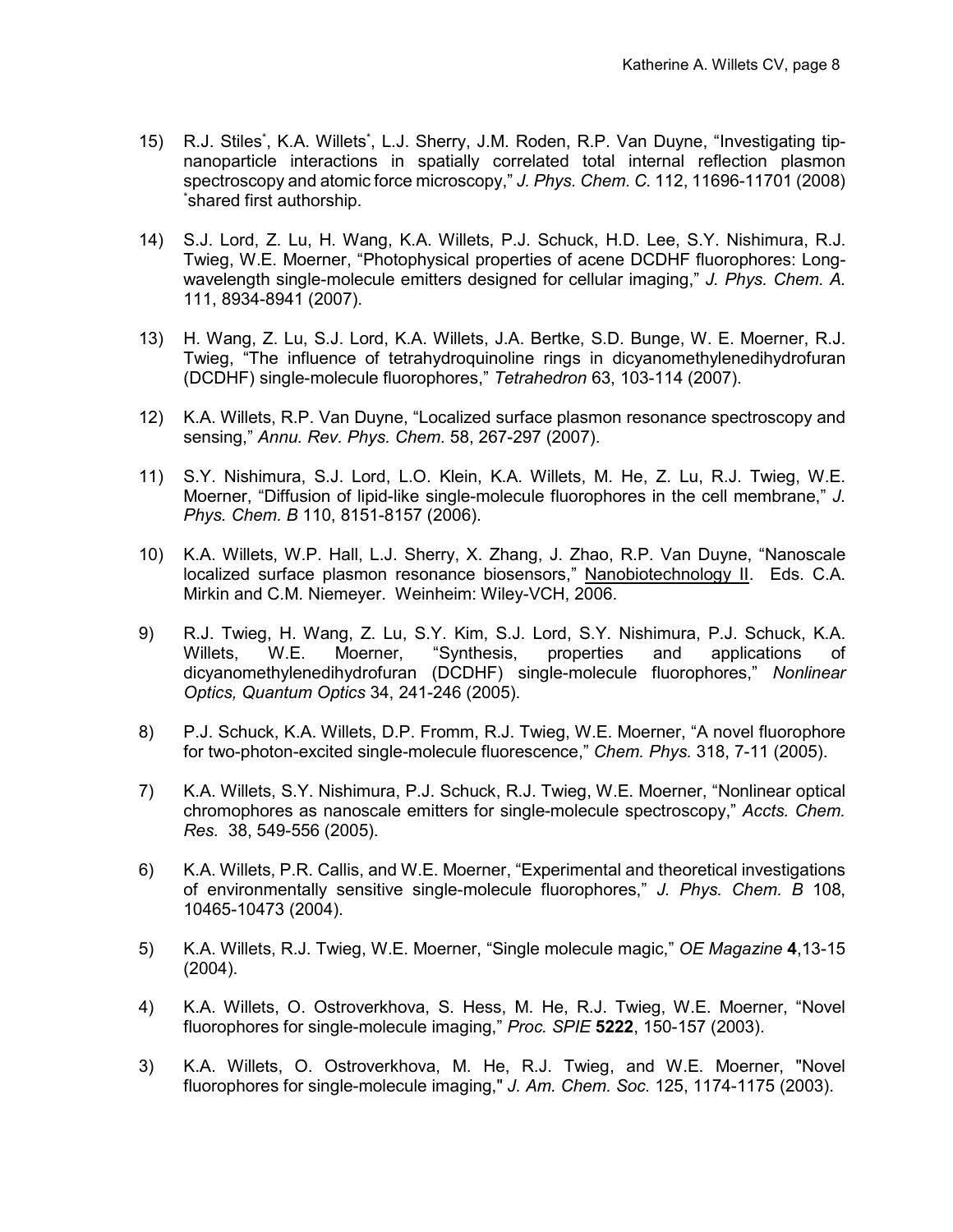- 2) J.E.G. Lipson, M. Tambasco, K.A. Willets, and J.S. Higgins, "Correlations between the effects of pressure and molecular weight on polymer blend miscibility," *Macromolecules* 36, 2977-2984 (2003).
- 1) N.B. Bowden, K.A. Willets, W.E. Moerner, and R.M. Waymouth, "Synthesis of fluorescently-labeled polymers and their use in single-molecule imaging," *Macromolecules* 35, 8122-8125 (2002).

### **INVITED SEMINARS**

College of William and Mary, Department of Chemistry. Williamsburg, VA. April 29, 2022.

Rice University, Department of Chemistry. Houston, TX. March 2, 2022.

University of North Carolina, Department of Chemistry. Chapel Hill, NC. February 23, 2022.

McGill University, Department of Chemistry. Virtual (Montreal, Canada). January 18, 2022.

University of Potsdam, Institute for Physics and Astronomy: Elementary Process of Light Driven-Reactions at Nanoscale Metals Seminar Series. Virtual (zoom), Potsdam, Germany. June 25, 2021.

Ursinus College, Department of Chemistry. Collegeville, PA. February 21, 2020. *PUI*.

University of Arkansas, Department of Physics. Fayetteville, AK. February 7, 2020.

Drexel University, Department of Chemical and Biological Engineering. Philadelphia, PA. November 1, 2019.

Colorado State University, Department of Chemistry. Fort Collins, Colorado. October 23, 2019.

Ohio University, Department of Chemistry. Athens, OH. September 9, 2019.

Renssalaer Polytechnic Institute, Department of Physics. Troy, NY. April 10, 2019.

Columbia University, MRSEC. New York, NY. October 16, 2018.

Imperial College, Department of Physics. London, UK. June 25, 2018.

Purdue University, Department of Chemistry. Lafayette, IN. April 18, 2018.

MIT, Modern Optics and Spectroscopy Seminar. Cambridge, MA. February 20, 2018.

Boston College, Department of Chemistry. Boston, MA. October 26, 2017.

Gettysburg College, Department of Chemistry. Gettysburg, PA. October 5, 2017. *PUI.*

University of British Columbia, Lectures in Modern Chemistry seminar. Vancouver, Canada. March 14, 2017.

University of Pennsylvania, Department of Chemistry. Philadelphia, PA. January 26, 2017.

Duke University, Fitzpatrick Institute for Photonics. Durham, NC. November 16, 2016.

Seoul National University, Department of Chemistry. Seoul, South Korea. July 13, 2016.

Korea Research Institute of Chemical Technology, Daejeon, South Korea. July 12, 2016.

Washington University, Department of Chemistry. St. Louis, MO. April 7, 2016.

Queens College, Department of Physics. Queens, NY. February 29, 2016.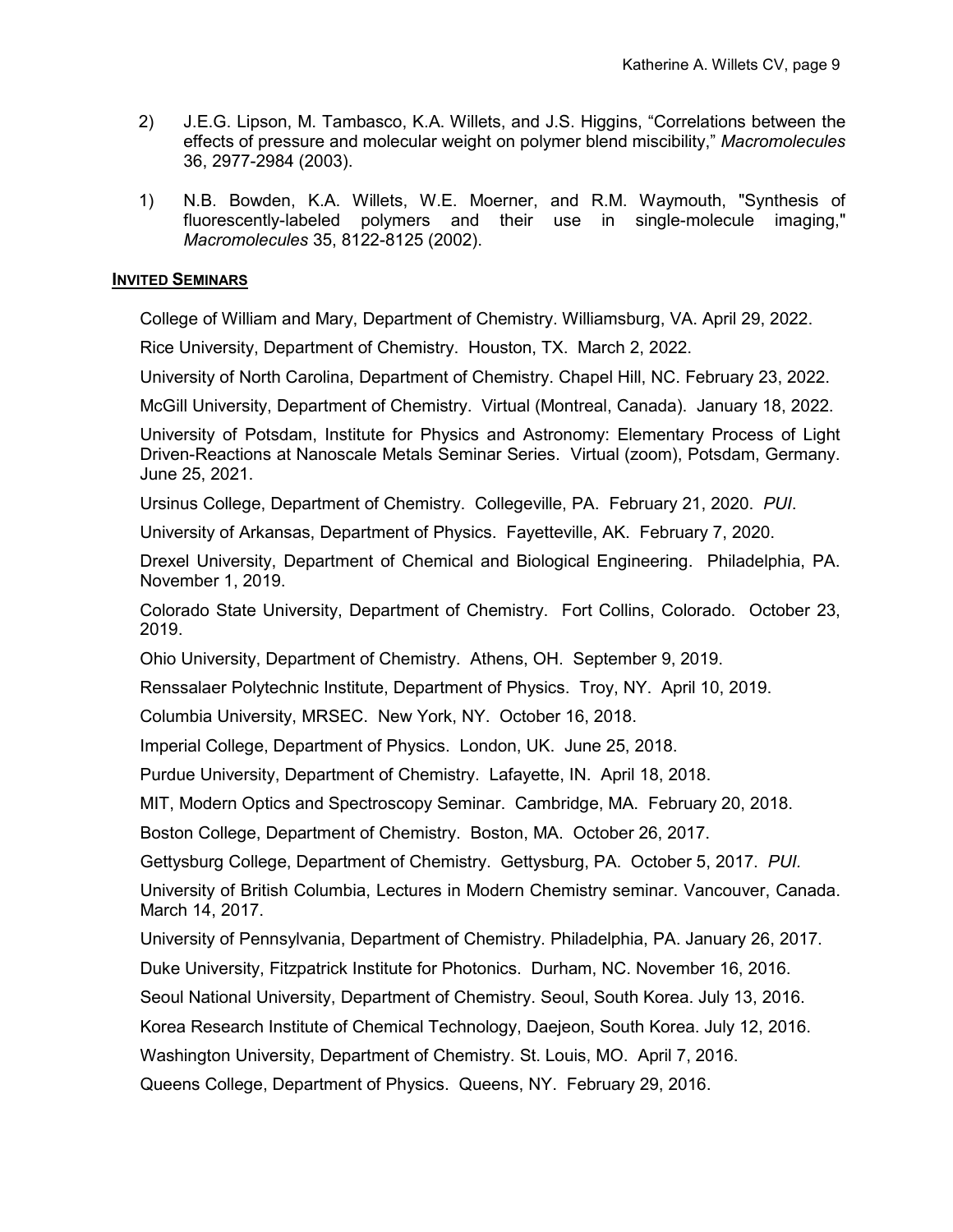Bryn Mawr College, Department of Chemistry. Bryn Mawr, PA. February 19, 2016. Lebanon Valley College, Department of Chemistry. Annville, PA. November 3, 2015. *PUI.* Albright College, Department of Chemistry. Reading, PA. October 29, 2015. *PUI.* Rutgers University-Newark, Department of Chemistry. Newark, NJ. October 16, 2015. Drexel University, Department of Chemistry. October 8, 2015. University of Arkansas, Department of Chemistry. Fayetteville, AK. October 5, 2015. University of California-Merced, Department of Chemistry. Merced, CA. March 13, 2015. University of Minnesota Twin Cities, Student-hosted seminar, Department of Chemistry. Minneapolis, MN. October 28, 2014. Boston University, Department of Chemistry. Boston, MA. September 8, 2014. University of California, Santa Cruz. Department of Chemistry. Santa Cruz, CA. February 5, 2014. University of Chicago, Department of Chemistry. Chicago, IL. January 21, 2014. University of Pittsburgh, Department of Chemistry. Pittsburgh, PA. December 11, 2013. Temple University, Department of Chemistry. Philadelphia, PA. December 9, 2013. Michigan State University, Department of Chemistry. E. Lansing, MI. December 6, 2013. Oregon State University, Department of Physics. Corvallis, OR. November 4, 2013. University of California, Irvine. Chemistry at the Space-Time Limit (CaSTL) seminar. Irvine, CA. October 21, 2013. Indiana University, Department of Chemistry. Bloomington, IN. October 15, 2013. University of Rochester, Department of Chemistry. Rochester, NY. September 30, 2013. Princeton University, Department of Chemistry. Princeton, NJ. April 9, 2013. University of Wisconsin, Department of Chemistry. Madison, WI. October 30, 2012. University of Illinois, Department of Chemistry. Urbana-Champaign, IL. September 13, 2012. Cornell University, Department of Chemistry. Ithaca, NY. April 26, 2012. Stanford University, Department of Chemistry. Stanford, CA. April 16, 2012. Southern Methodist University, Department of Chemistry. Dallas, TX. February 24, 2012. University of Washington, Department of Chemistry. Seattle, WA. February 14, 2012. Rice University, Department of Chemistry. Houston, TX. December 7, 2011. Massachusetts Institute of Technology, Department of Chemistry. Cambridge, MA. October 25, 2011. St. Edwards University, Department of Chemistry. Austin, TX. October 6, 2011. *PUI*. Notre Dame University, Department of Chemistry. South Bend, IN. September 29, 2011. Clemson University, Department of Chemistry. Clemson, SC. April 7, 2011. Baylor University, Department of Chemistry. Waco, TX. November 21, 2008. University of Northern Iowa, Cedar Falls, IA. June 10, 2008.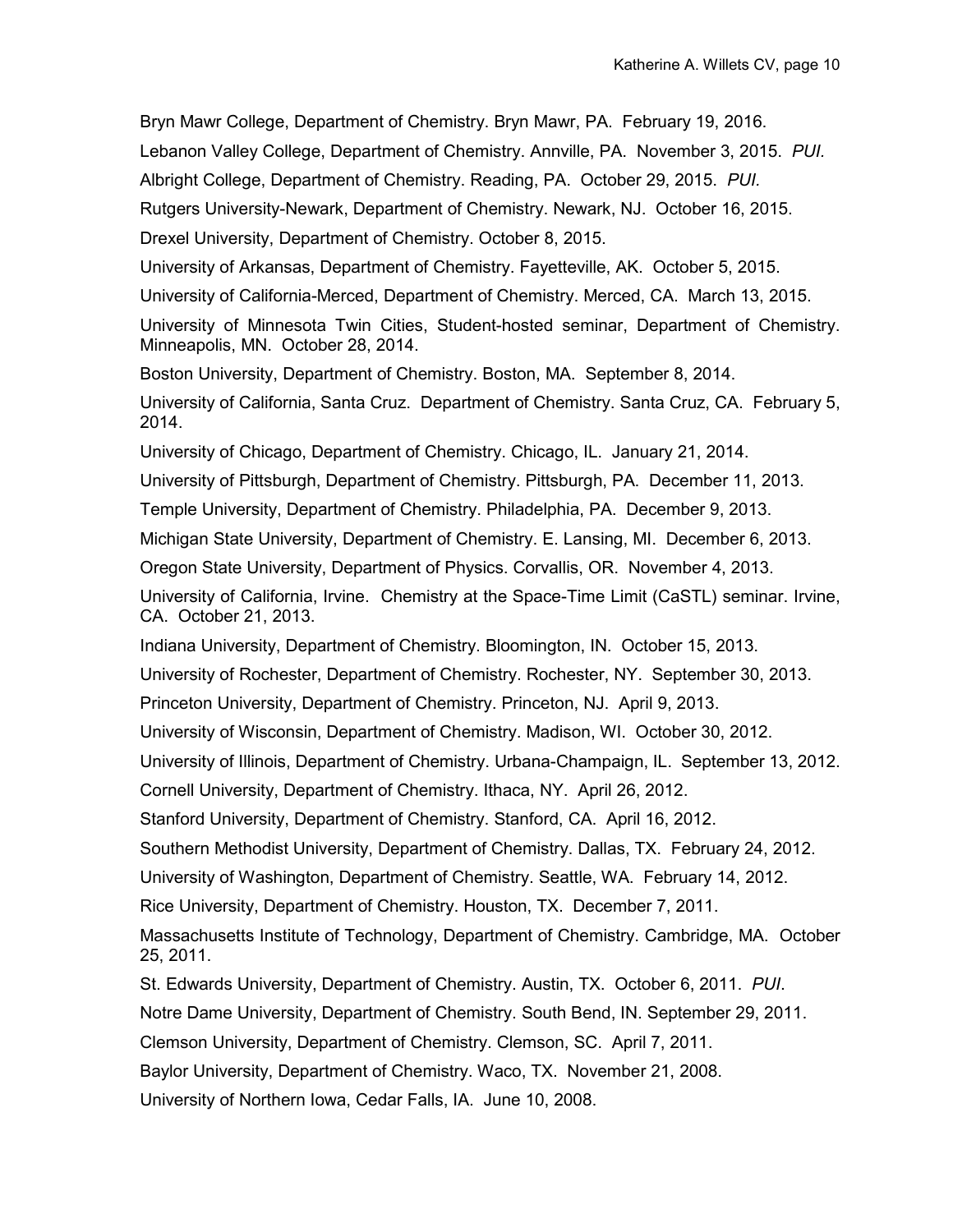Agilent Technologies, Santa Clara, CA. April 15, 2008.

Becton-Dickinson, Durham, NC. September 13, 2007.

## **CONFERENCES AND MEETINGS**

*Optical methods for studying electrochemical reactions on single silver nanoparticles.* Invited oral. Pacifichem. Honolulu, HI. December 2021.

*Super-resolution fluorescence imaging for tracking dynamic processes on metal nanoparticle surfaces.* Invited oral. Pacifichem. Honolulu, HI. December 2021.

*Multi-parameter single nanoparticle imaging.* Invited oral. SciX. Providence, RI. September 27, 2021.

*Multi-dimensional super-resolution imaging.* Invited oral. Joint IUPAC World Chemistry Congress (WCC) and Canadian Chemistry Conference and Exhibition (CCCE). Virtual (zoom). August 18, 2021.

Visualizing dynamic changes in metal nanoparticle surface chemistry. Invited oral. 49<sup>th</sup> Middle Atlantic Regional Meeting (MARM) of the American Chemical Society. Virtual (zoom). June 11, 2021.

*Dude, where's my signal? Adventures in single molecule electrochemistry.* Invited oral. Probing Chemical Reactions by Single Molecule Spectroscopy Virtual Meeting. Virtual (zoom). June 8, 2021.

*Seeing the world one molecule at a time.* Invited Plenary Lecture. 14th Annual Undergraduate Research Symposium at William Paterson University. Virtual (zoom). Wayne, NJ. April 17, 2021.

*Plasmon-driven photoelectrochemistry: hot electrons, hot holes, and hot metal.* Invited keynote. Southwest Regional ACS Meeting, El Paso, TX. November 13-16, 2019.

*Quantifying plasmon-generated hot carrier energies*. Invited oral. SciX, Palm Springs, CA. October 13 - 18, 2019.

*Visualizing dynamic reorganization of surface-bound ligands on gold nanorods.* Invited oral. 258th ACS National Meeting. San Diego, CA. August 27, 2019.

*Monitoring electrochemical reactions at plasmonic nanoparticle surfaces.* Invited oral. 258<sup>th</sup> ACS National Meeting. San Diego, CA. August 26, 2019.

*Single molecules as narrators: the good and the bad for (plasmon-assisted) electrochemical reactions.* Invited oral. Telluride Workshop on Emerging Methods in Single Molecule Spectroscopy. Telluride, CO. June 25-29, 2019.

*Surface-enhanced Raman spectroelectrochemistry: from ensemble to single molecule studies.* Invited oral. 4th International Conference on Surface Enhanced Spectroscopies. London, Ontario. June 20, 2019.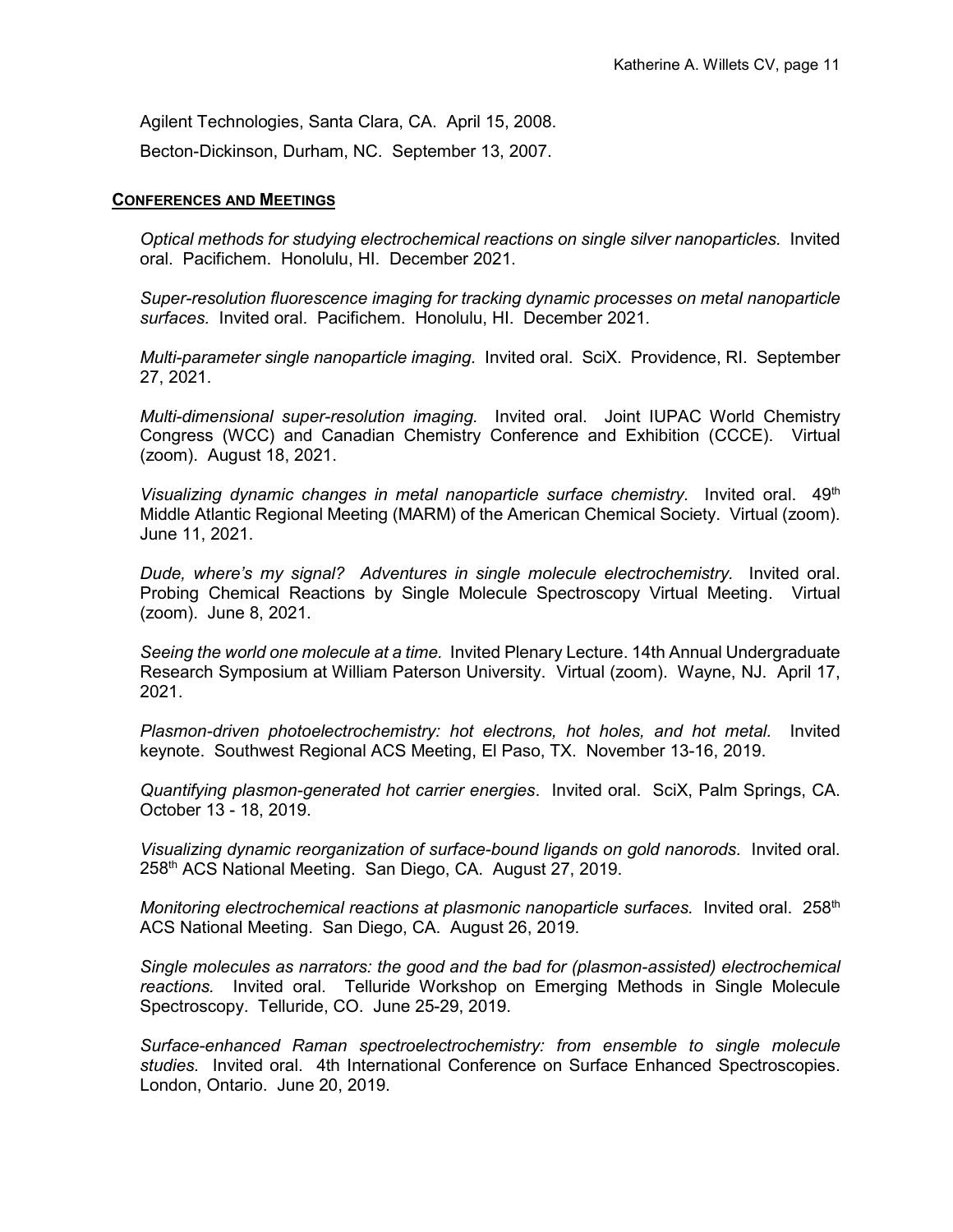*Quantifying wavelength-dependent plasmonic hot carrier energy distributions at metal/semiconductor interfaces*. Invited oral. Wintergreen Meeting of Physical Chemists. June 9, 2019.

*Quantifying wavelength-dependent plasmonic hot carrier energy distributions at metal/semiconductor interfaces.* Invited oral. MARM - Middle Atlantic Regional Meetings of the ACS, Baltimore, MD. May 30, 2019.

*Visualizing dynamic reorganization of surface-bound ligands on gold nanorods.* Invited oral. MRS 2018 Fall Meeting. Boston, MA. November 27, 2018.

*Optical Methods for Studying Nanoscale Electrochemical Phenomena. Keynote Lecture. 69th* Annual Meeting of the International Society of Electrochemistry. Bologna, Italy. September 3, 2018.

*Super-resolution imaging of plasmonic nanostructures.* Invited oral. Single Molecule Approaches to Biology Gordon Research Conference. West Dover, VT. July 18, 2018.

*Hot carrier vs. thermal effects in plasmon-mediated photochemical reactions*. Contributed Poster. Plasmonics and Nanophotonics Gordon Research Conference. Sunday River, ME. July 12, 2018.

*Quantifying Photothermal Heating at Plasmonic Nanoparticles by Scanning Electrochemical Microscopy.* Invited oral. Electrochemistry at Nano-interfaces: Faraday Discussion. Bath, UK. June 26, 2018.

Hot carrier vs. thermal effects in plasmon-mediated photochemical reactions. Invited oral, presented at 5<sup>th</sup> International Conference on Frontiers in Plasmonics. Nanjing, China. April 21, 2018.

*Isolating local heating and hot carrier effects in plasmon-mediated photoelectrocemical*  reactions. Invited oral. 48<sup>th</sup> Winter Colloquium on the Physics of Quantum Electronics (PQE), Snowbird, UT. January 9, 2018.

*Imaging out-of-plane polarized emission patterns on gap mode SERS substrates: from high molecular coverage to the single molecule regime*. Invited oral. Surface-enhanced Raman scattering (SERS) Faraday Discussion. Glasgow, UK. August 31, 2017.

*Coupled optical and electrochemical measurements for studying nanostructured materials*. Invited oral. 254<sup>th</sup> ACS National Meeting. Washington, DC. August 23, 2017.

*Super-resolution imaging of hybrid organic-plasmonic nanostructures.* Invited oral. 254<sup>th</sup> ACS National Meeting. Washington, DC. August 21, 2017.

*Imaging dynamic surface chemistry on plasmonic nanoparticles*. Invited oral. 254<sup>th</sup> ACS National Meeting. Washington, DC. August 20, 2017.

*Examining local heating and hot carrier generation in plasmon-mediated electrochemical reactions.* Invited oral. Plasmonically Powered Processes Gordon Research Conference. Hong Kong. June 27, 2017.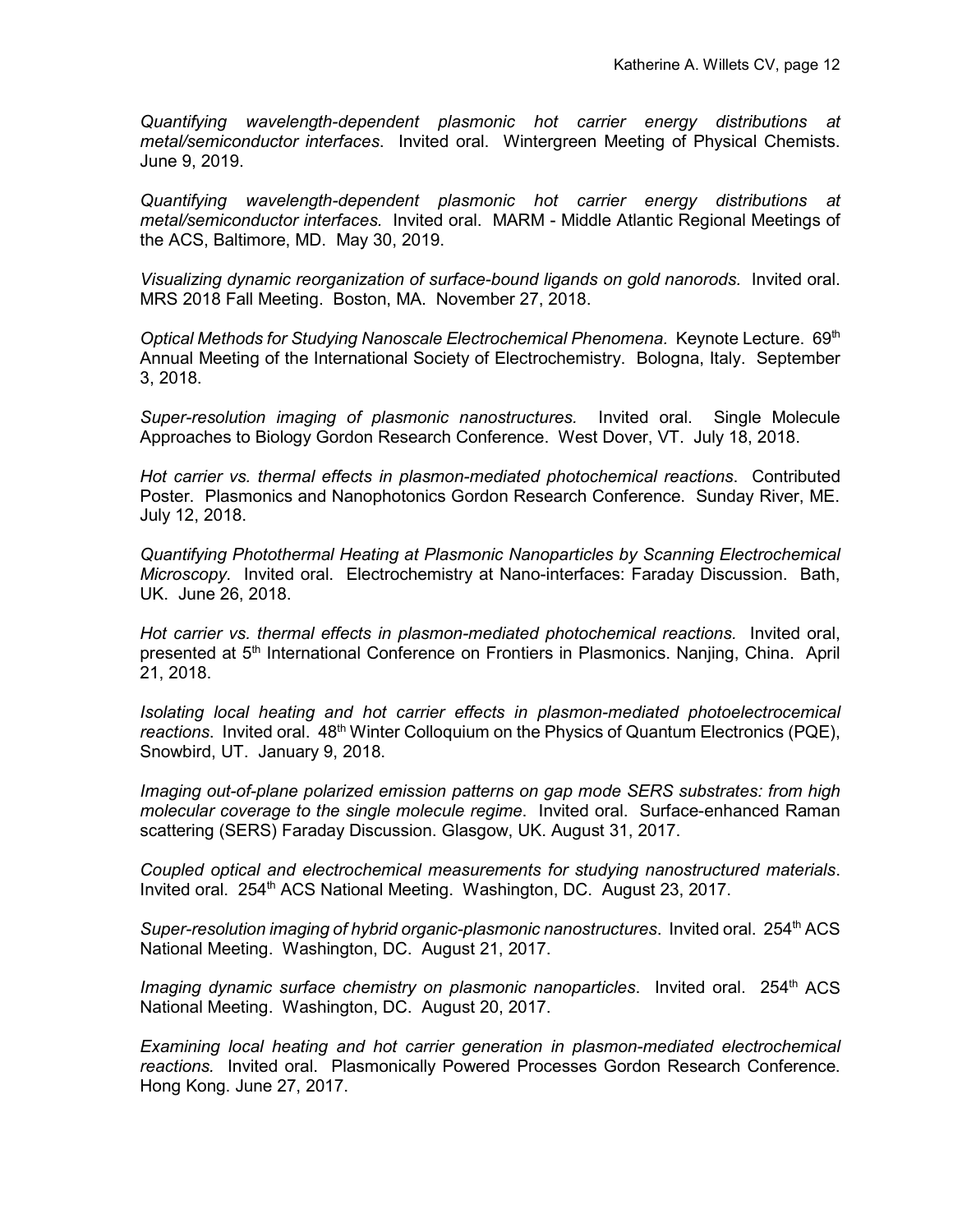*Super-resolution imaging of plasmonic nanostructures: from ligand binding to plasmon coupling.* Invited oral. Pittcon, Chicago, IL. March 8, 2017.

*Optical readouts of nanoscale electrochemistry.* Invited oral. Pittcon, Chicago, IL. March 7, 2017.

*Measuring electrochemical reactions on single nanoparticles: combining optical and electrochemical nanoscopy*. Invited oral. 47th Winter Colloquium on the Physics of Quantum Electronics (PQE), Snowbird, UT. January 9, 2017.

SERS spectroelectrochemistry on nanoscale electrodes. Invited oral. 252<sup>nd</sup> ACS National Meeting. Philadelphia, PA. August 25, 2016.

*Super-resolution imaging of plasmonic nanostructures: from ligand binding to plasmon coupling*. Invited oral. 252nd ACS National Meeting. Philadelphia, PA. August 24, 2016.

*Super-resolution imaging of plasmonic nanostructures*. Invited oral. NanoKorea. Goyang, South Korea. July 14, 2016.

*Using Single-Molecule Spectroscopy to Study Plasmon-Molecule Interactions.* Invited oral. Noble Metal Nanoparticles Gordon Research Conference. South Hadley, MA. June 20, 2016.

*Super-resolution imaging of fluorophore-labeled DNA assembled on gold nanoparticles*. Invited oral. FNANO (Foundations of Nanoscience), 13<sup>th</sup> Annual Conference, Snowbird, UT. April 12, 2016.

*Super-resolution fluorescence imaging of active biosensors*. Invited oral. Plasmonics and its Applications Workshop. Renewable and Sustainable Energy Institute. University of Colorado, Boulder. Boulder, CO. March 22, 2016.

*Super-resolution imaging in plasmonics*. Invited oral. Plasmonics and its Applications Workshop. Renewable and Sustainable Energy Institute. University of Colorado, Boulder. Boulder, CO. March 21, 2016.

*Plasmonic nanostructures as nanoscale electrodes.* Invited oral. 251st ACS National Meeting. San Diego, CA. March 14, 2016.

*Visualizing electrochemical reactions on plasmonic nanoparticle electrodes.* Invited oral. 46<sup>th</sup> Winter Colloquium on the Physics of Quantum Electronics (PQE), Snowbird, UT. January 4, 2016.

*Super-resolution imaging of fluorescently-labeled ligands bound to plasmonic nanostructures.*  Invited oral. PacifiChem. Honolulu, HI. December 17, 2015.

*Electrochemical reactions on plasmonic nanoparticle electrodes.* Invited oral. PacifiChem. Honolulu, HI. December 15, 2015.

*Plasmon-molecule interactions in super resolution imaging.* Invited oral. Plasmonic nanogaps and circuits workshop. Kavli Institute for Theoretical Physics China at the Chinese Academy of Sciences. Beijing, China. October 22, 2015.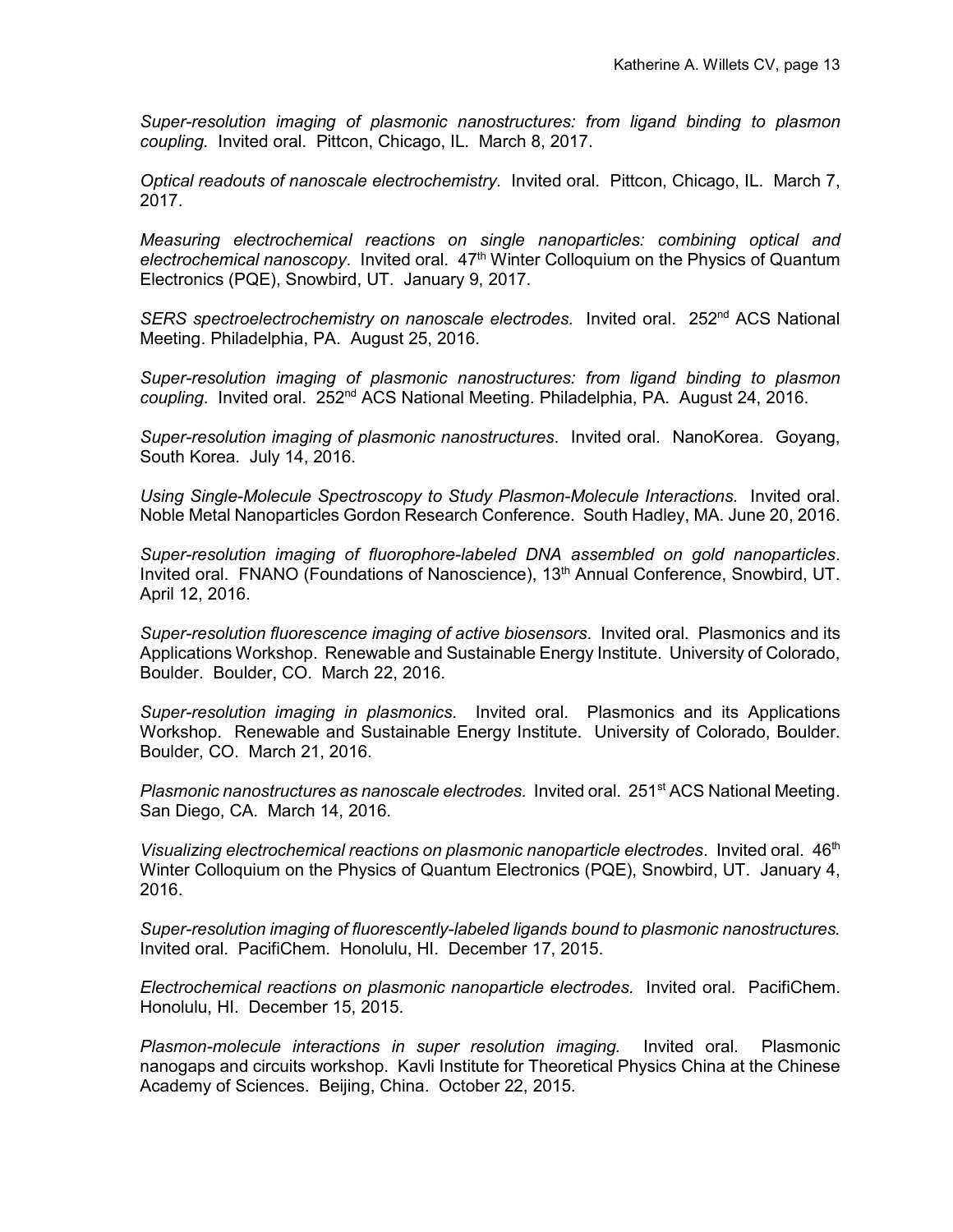*Plasmonic nanostructures as nano-electrodes.* Invited oral. Plasmonic nanogaps and circuits workshop. Kavli Institute for Theoretical Physics China at the Chinese Academy of Sciences. Beijing, China. October 20, 2015.

*Super-resolution imaging of fluorescently-tagged ligands on gold nanoparticle surfaces.* Invited oral. 250<sup>th</sup> ACS National Meeting. Boston, MA. August 17, 2015.

*Super-resolution imaging of plasmonic nanostructures*. Invited oral. SPIE Optics and Photonics. San Diego, CA. August 9, 2015.

*Super-resolution imaging of plasmonic nanostructures.* Invited oral. Advances in Structural and Chemical Imaging (ASCI) Symposium, Washington State University, Pullman, WA. May 20, 2015.

*Super-resolution imaging and SERS.* Invited oral. SPIE DSS15 Micro-Nanotechnology Sensors, Systems, and Applications Conference. Baltimore, MD. April 21, 2015.

*Super-resolution imaging of hybrid organic-plasmonic nanostructures.* Invited keynote. Materials Research Society Spring Meeting. San Francisco, CA. April 9, 2015.

*Super-resolution imaging of plasmonic nanostructures.* Invited oral. 249<sup>th</sup> ACS National Meeting, Denver, CO. March 24, 2015.

*Optical readouts of electrochemical behavior.* Invited oral. AFOSR MURI review meeting, Northwestern University, Evanston, IL. January 19, 2015.

*Super-resolution imaging of hybrid organic-plasmonic nanostructures*. Invited oral. Lightdriven Processes in Bio-inspired Materials workshop, Rice University, Houston, TX. December 15, 2014.

*Super-resolution imaging for monitoring electrochemical reactions on plasmonic nanoparticle electrodes.* Invited oral. SciX, Reno, NV. September 30, 2014.

*Super-resolution imaging and surface-enhanced spectroscopy.* Invited oral. NFO-13 (13<sup>th</sup> International Conference on Near-Field Optics, Nanophotonics, and Related Techniques), Snowbird, UT. September 2, 2014.

Surface-enhanced Raman scattering: the importance of the molecule. Invited oral. 248<sup>th</sup> ACS National Meeting, San Francisco, CA. August 14, 2014.

*Super-resolution surface-enhanced Raman scattering (SERS) imaging for monitoring electrochemical reactions on plasmonic nanoparticle electrodes.* Invited oral. 248th ACS National Meeting, San Francisco, CA. August 13, 2014.

*Super-resolution imaging of fluorophore-labeled DNA assembled on gold nanoparticles.* Invited oral, keynote speaker.  $FNANO$  (Foundations of Nanoscience), 11<sup>th</sup> Annual Conference, Snowbird, UT. April 16, 2014.

*Optically Imaging Electrochemical Reactions on Plasmonic Nanoparticle Electrodes.* Invited oral. 2014 Center for Electrochemistry Annual Workshop on Electrochemistry, Austin, TX. February 9, 2014.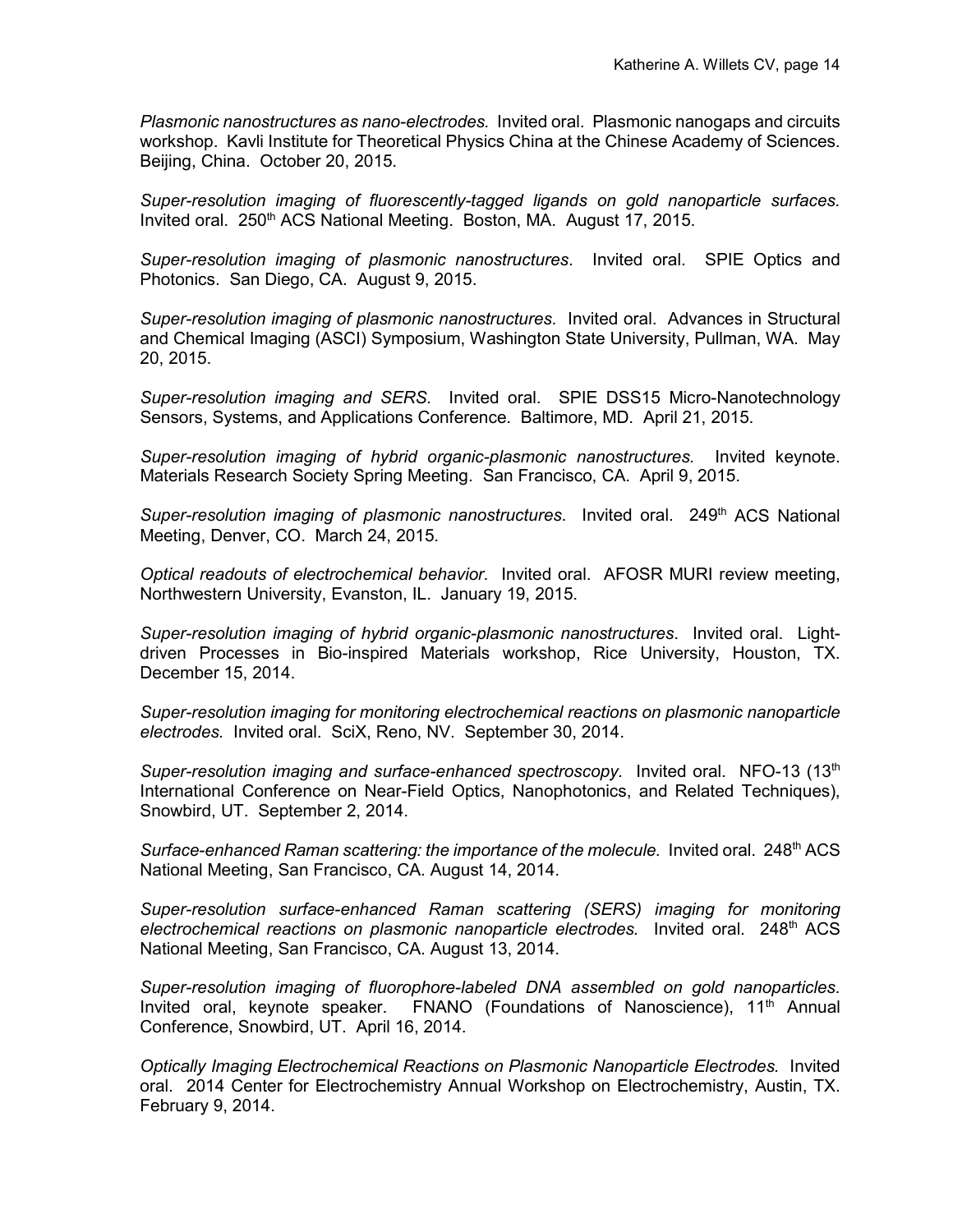*Super-resolution imaging of plasmonic nanostructures.* Invited oral. 44<sup>th</sup> Winter Colloquium on the Physics of Quantum Electronics (PQE), Snowbird, UT. January 8, 2014.

*Super-resolution imaging of hybrid organic-plasmonic nanostructures.* Contributed oral. Materials Research Society Fall Meeting, Boston, MA. December 3, 2013.

*Super-resolution imaging of plasmonic nanostructures.* Invited oral. ARO Workshop on Surface Plasmons, Metamaterials, and Catalysis, Rice University, Houston, TX. October 23, 2013.

*Super-resolution SERS imaging*. Invited oral. SciX. Milwaukee, WI. October 1, 2013.

*Super-resolution imaging of plasmonic nanostructures.* Invited oral. Progress in Electromagnetics Research Symposium (PIERS), Stockholm, Sweden, August 14, 2013.

*Super-resolution imaging of plasmonic nanostructures.* Invited oral. 245<sup>th</sup> ACS National Meeting, New Orleans, Louisiana, April 7, 2013.

*Imaging SERS hot spots with super-resolution microscopy of multiple analytes.* Invited oral. SciX (formerly FACCS), Kansas City, MO. October 4, 2012.

*Super-resolution imaging in SERS: do we really know where the hot spot is?* Invited oral. Noble Metal Nanoparticles Gordon Research Conference, Mt. Holyoke College, South Hadley, MA. June 17, 2012. (Talk canceled due to illness).

*Super-resolution imaging of plasmonic nanoparticle hot spots*. Invited oral, presented at 2nd International Conference on Frontiers in Plasmonics. Sichuan University, Chengdu, Sichuan, China. April 11, 2012.

*Single molecules and metal nanoparticle hot spots.* Invited oral, PittCon, Orlando, FL. March 13, 2012.

*Super-resolution imaging of diffusing analyte in surface-enhanced Raman scattering (SERS) hot spots.* Contributed oral, presented at SPIE Photonics West, San Francisco, CA. January 22, 2012.

*Super-resolution imaging of single molecule SERS hot spots.* Invited oral, presented at American Chemical Society, Southwest Regional Meeting, Austin, TX. November 11, 2011.

*Super-resolution imaging of plasmonically-enhanced hot spots.* Invited oral, presented at 242<sup>nd</sup> American Chemical Society National Meeting, Division of Physical Chemistry, Denver, CO, August 28, 2011.

*Super-resolution Imaging of Single Molecule SERS Hot Spots.* Invited oral, presented at Pittcon, Atlanta, GA, March 13, 2011.

*Super-resolution imaging of plasmonically-enhanced hot spots.* Invited oral, AFOSR Molecular Dynamics Contractor's Meeting, Pasadena, CA. May 17, 2011.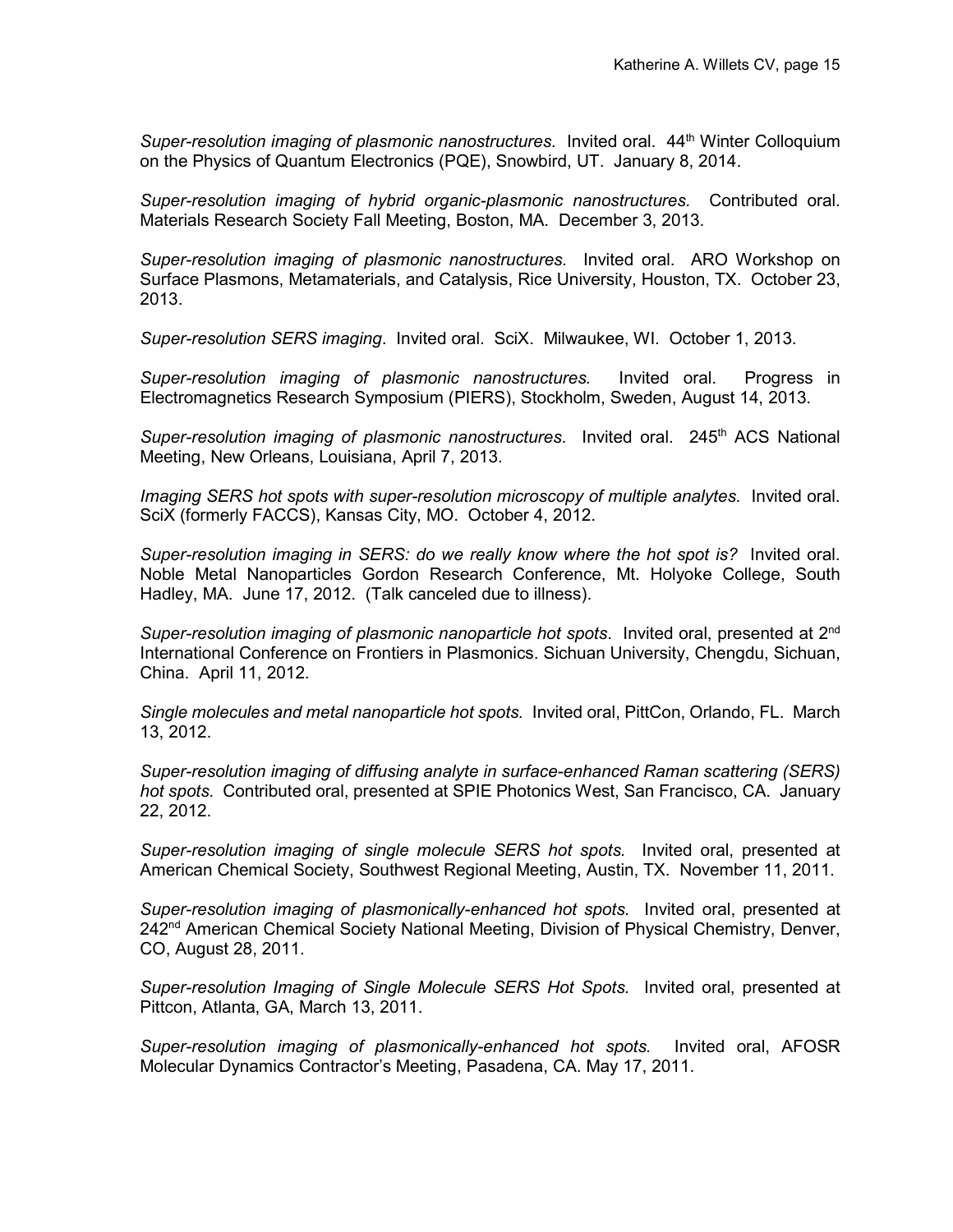*Sub-diffraction limited imaging of plasmonic hot spots.* Invited oral, presented at 240<sup>th</sup> American Chemical Society National Meeting, Division of Analytical Chemistry, Boston, MA, August 23, 2010.

*High resolution molecular imaging of plasmonic hot spots.* Poster, presented at Plasmonics Gordon Research Conference, Waterville, ME, June 13-18, 2010.

*Point spread function fitting reveals intensity-correlated centroid diffusion in single molecule SERS hot spots.* Poster, AFOSR Molecular Dynamics Contractor's Meeting, Arlington, VA. May 26, 2010.

*Towards quantitative characterization of surface-enhanced Raman scattering (SERS) hot spots.* Invited oral, DARPA SERS S&T Fundamentals Semi-Annual Meeting, Minneapolis, MN, April 29, 2010.

*Towards quantitative characterization of surface-enhanced Raman scattering (SERS) hot spots.* Invited oral, DARPA SERS S&T Fundamentals Semi-Annual Meeting, Minneapolis, MN, October 28 - 29, 2009.

## **FUNDING**

## *Current funding*

Source: NSF Title: COLLABORATIVE RESEARCH: DMREF: Designing Plasmonic Nanoparticle Assemblies For Active Nanoscale Temperature Control By Exploiting Near- And Far-Field **Coupling** Role: PI Period: 08/15/2021 – 07/31/2025 Amount: \$532,148

Source: NSF Title: Synchronizing the chemical composition of silver nanoparticle surfaces Role: PI Period: 07/01/2020 – 06/30/2023 Amount: \$393,607

Source: NSF Title: OP: Super-resolution imaging of plasmon-molecule interactions Role: PI Period: 08/1/2018 – 7/31/2022 Amount: \$439,354

#### *Previous funding*

PI:

Source: NSF Title: Understanding plasmon-enhanced electromagnetic hot spots for surface-enhanced spectroscopies Period: 08/15/2014 – 8/14/2018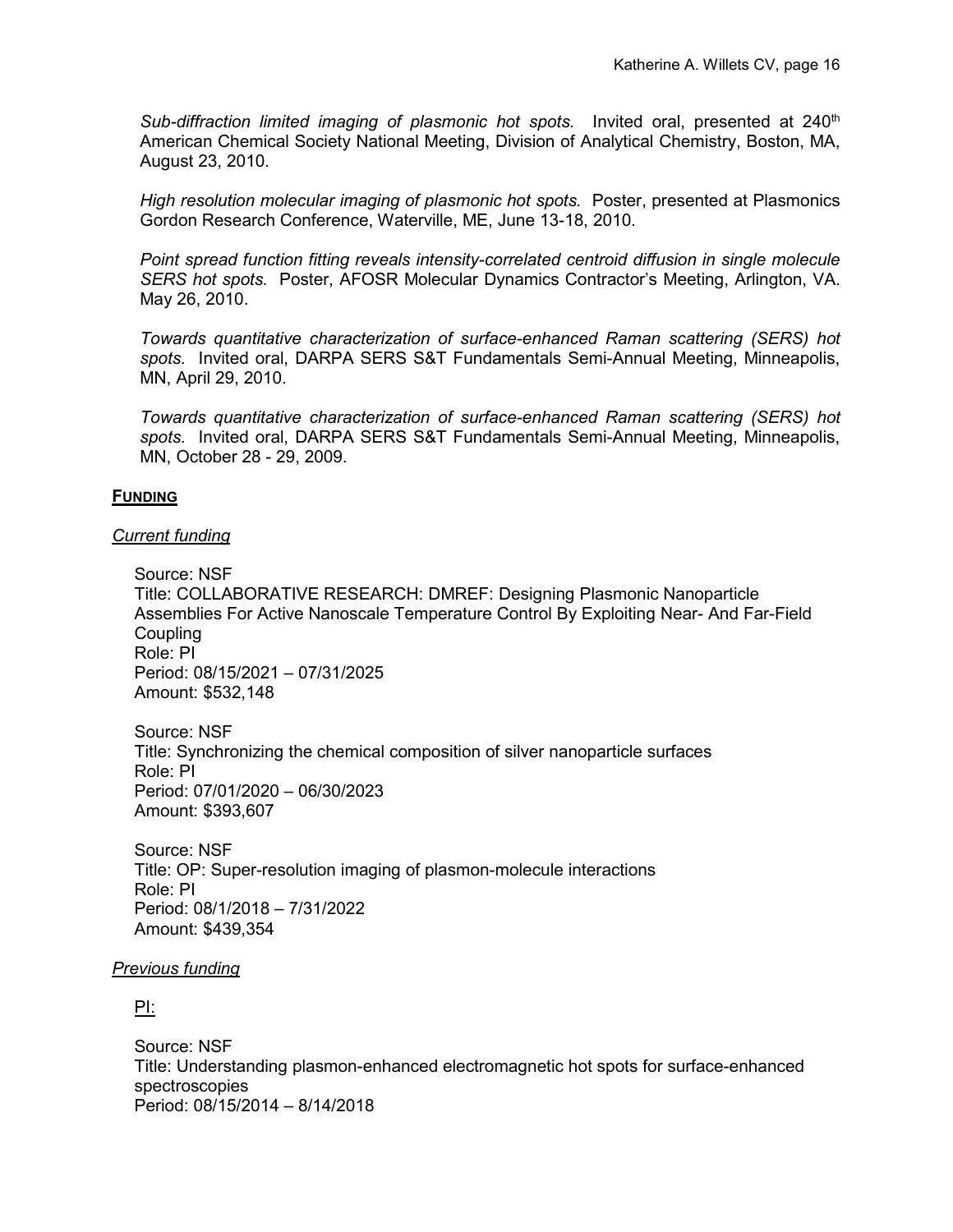Amount: \$285,805

Source: DOE Title: Plasmon-mediated electrochemical reactions: the influence of nanoparticle structure Period: 07/15/2013 – 07/14/2018 Amount: \$750,000

Source: NSF Title: Probing the location, number, and function of surface-bound antibodies on plasmonic nanoparticle biosensors using super-resolution fluorescence imaging Period: 07/01/2014 – 6/30/2017 Amount: \$301,008

Source: Welch Foundation Title: Visualizing competitive ligand binding on the surface of plasmonic nanoparticles with super-resolution fluorescence imaging Period: 06/01/2014 – 05/31/2017 Amount: \$225,000 Funding suspended 1/15/2015 upon departure from state of Texas

Source: Welch Foundation Title: Characterizing site-specific ligand binding on metal nanoparticle conjugates by high resolution far-field optical microscopy Role: PI Period: 06/01/11 – 05/31/14 Amount: \$170,000

Source: AFOSR Title: Mapping local shape dependent electromagnetic field enhancements in single metallic nanoparticles using stochastic optical reconstruction microscopy (STORM) Role: PI Period: 05/01/09 – 11/30/11 Amount: \$300,000

Source: DARPA Title: Quantitative characterization of SERS hot spots Role: PI Period: 07/01/09 - 06/30/11 Amount: \$199,909

Source: Welch Foundation Title: Understanding the physical origin of photobleaching in single-molecule fluorescent dyes Role: PI Period: 06/01/08 - 05/31/11 Amount: \$150,000

Source: University of Texas Research Grant Title: Development of functionalized atomic force microscopy probes for scanning surface enhanced Raman microscopy Role: PI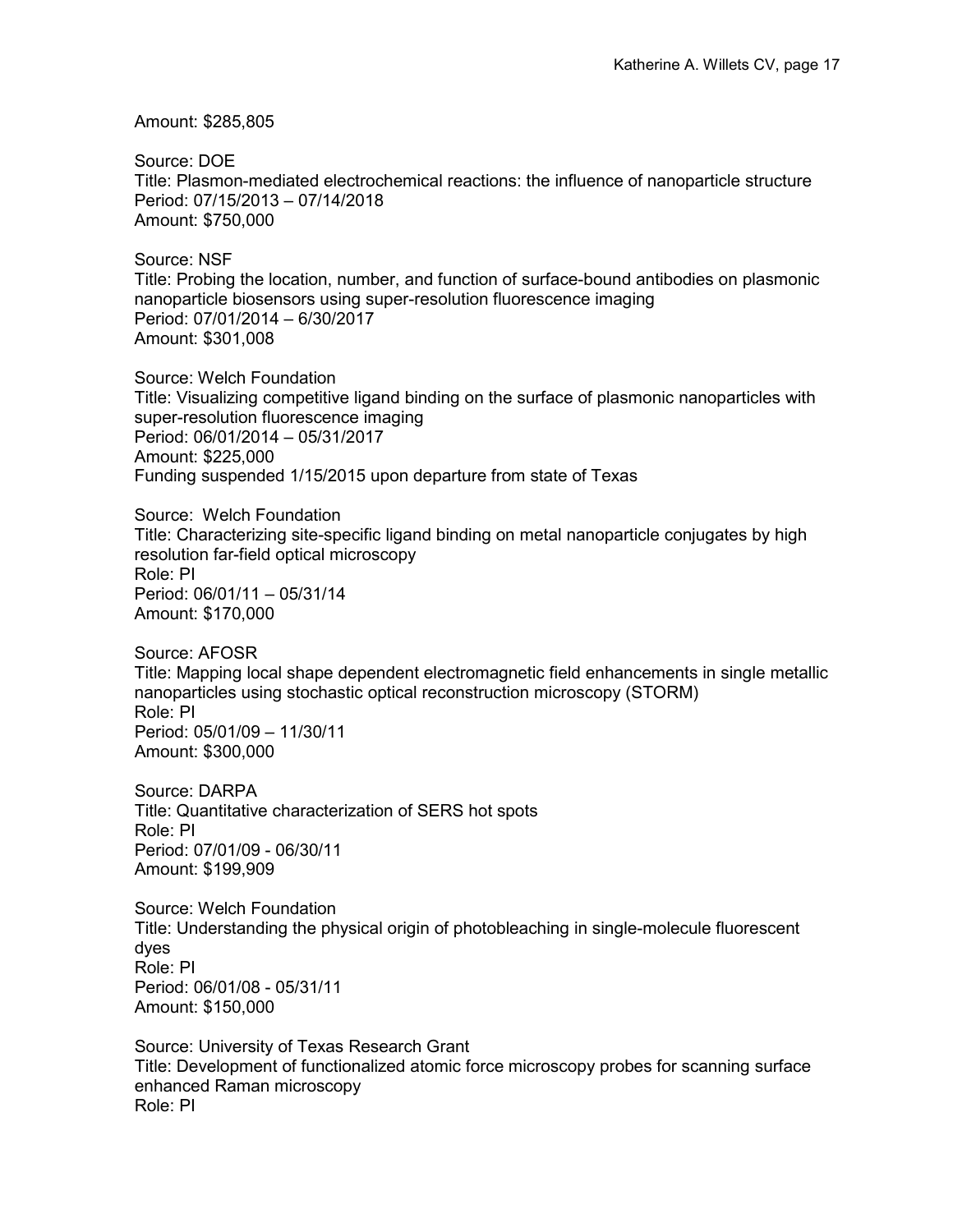Period: 09/01/11 – 8/31/12 Amount: \$6,000

Co-PI:

Source: NSF Title: DMREF: Collaborative Research: Nanoscale Temperature Manipulation via Plasmonic Fano Interferences Role: Co-PI Period: 08/15/2017 – 01/31/2022 Amount: \$527,803

Source: AFOSR MURI Title: Electrochemical Imaging and Mechanistic Studies on the Nanometer Scale Role: Co-PI Period: 01/15/2014 – 11/30/2019 Amount: \$7,500,000 (\$820,155 KAW)

Source: NSF Title: CCI Phase I: Center for Molecular Tools for Conjugated Polymer Analysis and **Optimization** Role: Co-PI (PI: Barbara (deceased), Bielawski, UT Austin) Period: 9/01/09 – 8/31/12 Amount: \$1,500,000 (~\$250,000 KAW)

## **SERVICE**

Temple University

- Resumption of Research Committee (committee to allow safe return to research during COVID pandemic), 2020.
- Office of the Vice President for Research Internal Competition Peer Review Committee, 2019 – present.
- Faculty coordinator, "Strengthening Climate" seminar series. 2019 present.
- Instructor of record, Responsible Conduct of Research (aka Ethics) class, Spring 2019.
- CST space committee. 2018.
- Created and moderate new graduate student orientation activity (teaching, plagiarism, mental health, personal conduct). 2017 – present..
- Department space committee, chair. 2017 present.
- Faculty advisor DREAM (Directing through Recreation, Education, Adventure, and Mentoring) Program, Temple University. 2016 – present.
- Build and maintain chemistry department website. 2015 present.
- Helped create a New Faculty Orientation Handbook
- Temple Materials Institute, Executive Committee
- Co-organizer, Temple Materials Institute Research Symposium, March 1, 2016.
- New building space committee, 2015 2016.
- Panelist, Professional development: early career researchers, July 24, 2015.
- College of Science and Technology Merit Committee, 2015-2017.
- Department website committee, 2015 present.
- Graduate recruiting committee, 2015. 2018.
- Faculty search committee, 2014 2015, 2015 2016.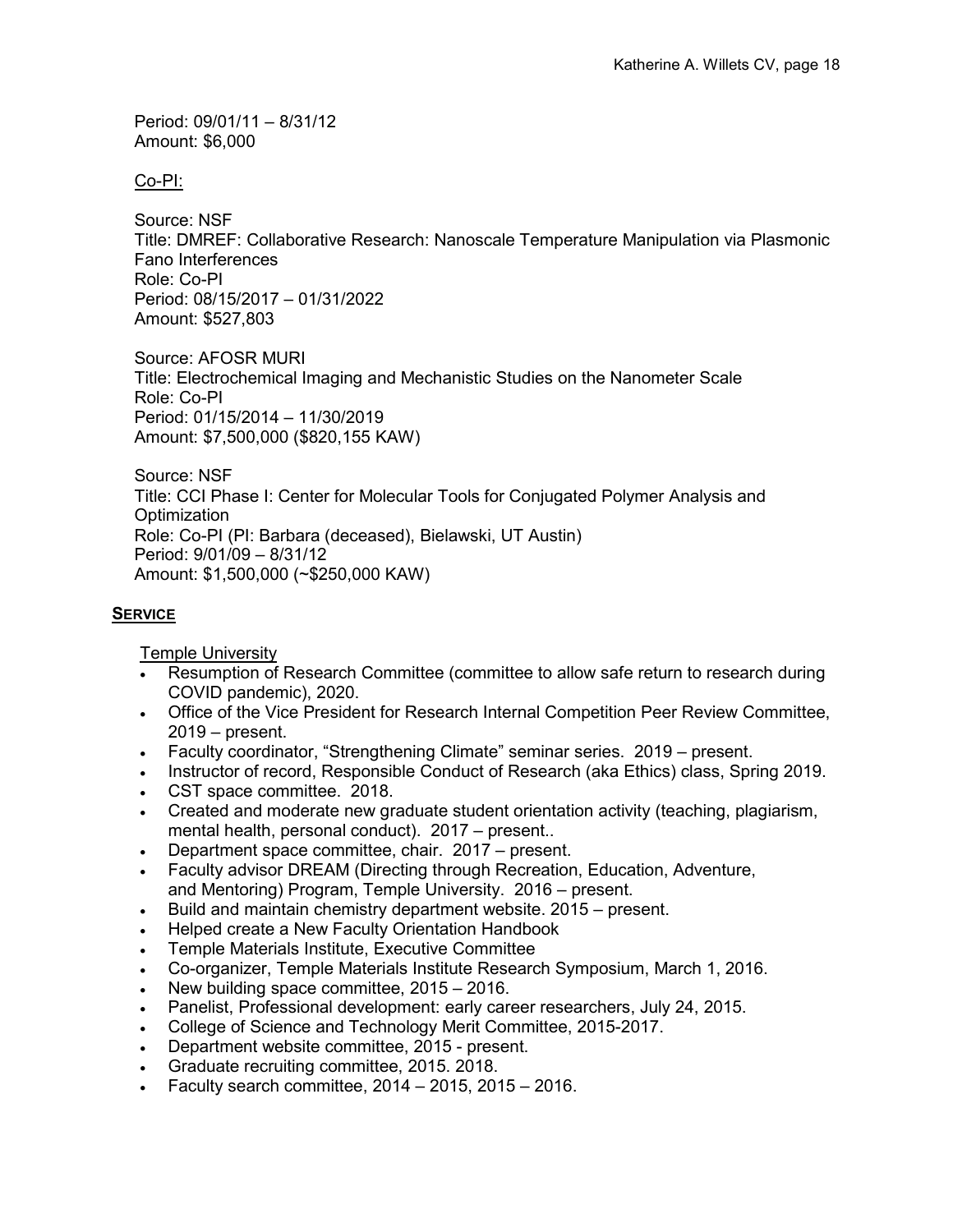## UT Austin

- Department of chemistry safety committee, 2014.
- College of Natural Sciences CNS101 Advisory committee, 2014.
- College of Natural Sciences Teaching Awards Committee, 2013 2014.
- Course and curriculum committee, 2014.
- Curriculum reform task force, January 2012 2014.
- Freshman women in natural sciences (WINS) guest lecture, annual, 2009-2013.
- Student ACS guest lecture, 2007, 2012.
- Analytical graduate student orientation, September 2011.
- Director of Graduate Portfolio Program in Nanoscience and Nanotechnology, June 2010 – October 2011. Events include:
	- o NanoNight poster session (annual)
		- o Portfolio seminar program (8-12 seminars per year)
		- $\circ$  Student travel awards (9 per year)
		- o NanoLunch discussion series (1-2 per semester)
		- o Development workshops (grant writing, tech transfer)
- STEM Graduate studies committee, 2010 present.
- Department of Chemistry, diversity committee, Sept. 2011 present.
- TMI-CNM seminar committee, 2010 2011.
- Atomic and Molecular Imaging IGERT executive committee, 2010-2011.
- ExploreUT volunteer, 2010, 2011.
- Summer Nanoscience Academy, "Nanoparticles and Color" activity, annual, 2009-2011.
- Organized CNM Nanoparticle Optics Mini-Symposium, March 2009.
- Welch Summer Scholar (rising high school senior) advisor, 2009, 2011.
- Lab advisor for UTeach Master's in chemistry education course, 2009.
- UT Honors Colloquium, 2008, 2009, 2011, 2014.
- Analytical/physical chemistry seminar coordinator, 2008-2010.
- Analytical division coordinator, 2008-2009.
- Chair, Committee on Improving Graduate Recruiting, fall 2008.
- REU student host, summer 2008, 2011, 2014.
- Center for Nano- and Molecular Science faculty search committee, 2007-2008.
- Physical chemistry faculty search committee, 2007-2008.
- Analytical chemistry graduate admissions committee, 2008, 2010, 2011.
- Senate of College Councils Undergraduate Research Award faculty reviewer, 2007, 2008.
- Dean's honored graduates speaker selection committee, 2008, 2009.

## External service: education/outreach

- "Adventures in Nanochemistry" outreach activity with Freire Charter School, Philadelphia, PA. July 23, 2021.
- "Adventures in Silver" outreach activity with Freire Charter School, Philadelphia, PA. May 20-21, 2021.
- "Adventures in Silver" outreach activity with Freire Charter School, Philadelphia, PA. March 4, 2020.
- "Identifying unknown compounds" outreach activity with Freire Charter School, Philadelphia, PA. May 28, 2019.
- "Adventures in Silver" outreach activity with Freire Charter School, Philadelphia, PA. October 30, 2018.
- "Adventures in Silver" outreach activity with Freire Charter School, Philadelphia, PA. June 5-6, 2018.
- Career Day speaker, T.A. Brown Elementary School, Austin, TX. May 19, 2014.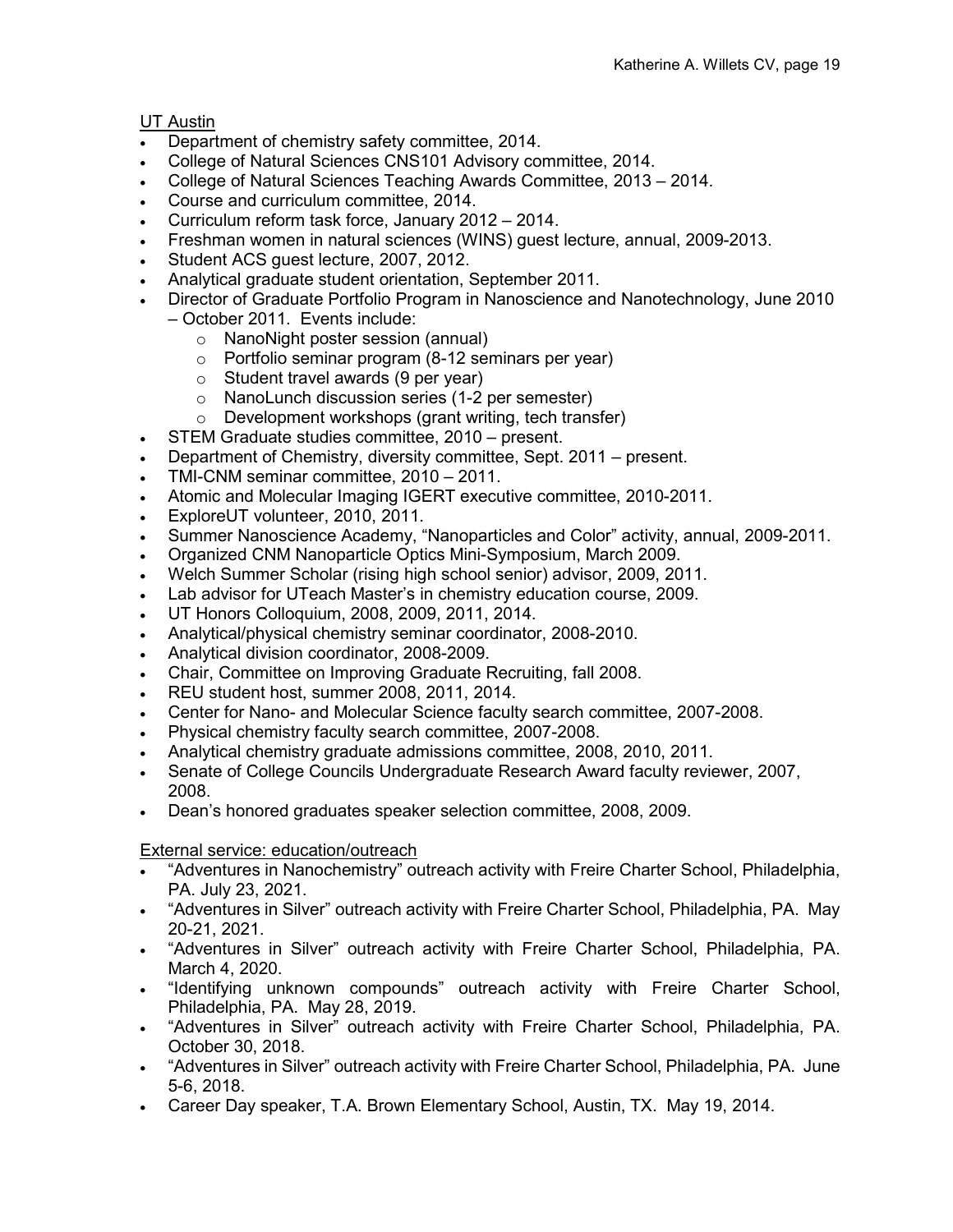- GirlStart Conference in STEM, workshop leader, "Chemistry in Action!" April 12, 2014.
- GirlStart Conference in STEM, workshop leader, "Exploring the Nanoworld: How do we "see" what we cannot see?" March 26, 2011.
- Austin Independent School District 5<sup>th</sup> grade teacher workshop, science expert
- Girlstart Technology Advisory Board

External service: professional journals

- Co-editor of *J. Phys. Chem. C* special issue: W.E. Moerner Festschrift
- Editorial Advisory Board, *Chemical Reviews.* 2020 present.
- Editorial Advisory Board*, J. Chem. Phys*. 2019 2021.
- Co-guest editor, special themed issue on Emerging Directions in Plasmonics, *J. Chem. Phys*. 2019.
- Member of Features Panel, *Analytical Chemistry*. 2018-2020.
- Co-editor of *Chem. Rev.* special issue on super-resolution imaging
- Co-editor of *J. Phys. Chem. C* special issue: Richard Van Duyne Festschrift

External service: conference committees/organization

- Co-organizer of symposium at Fall 2022 ACS Meeting on "Advances in Single-Particle Imaging: From Single Molecules to Nanomaterials" with Stephan Link (Rice) and David Masiello (U. Washington)
- Co-organizer of symposium at Spring 2022 ACS Meeting on "Energy and Charge Transfer at Nanoscale Interfaces" with Libai Huang (Purdue) and Sean Roberts (UT Austin)
- SPIE "Enhanced Spectroscopies and Nanoimaging" Program Committee Member, 2019- 2020.
- Conference on Lasers and Electro-Optics (CLEO) Technical Program Committee. 2019- 2020.
- International Program Committee of the 16<sup>th</sup> International Conference on Near-Field Optics, Nanophotonics & Related Techniques (NFO16). 2019-2020.
- Power Hour Organizer, Gordon Research Conference "Plasmonically-powered processes." Hong Kong, July 29, 2019.
- Discussion leader, Gordon Research Conference "Plasmonically-powered processes." Hong Kong, July 29, 2019.
- Discussion leader, Gordon Research Conference "Noble Metal Nanoparticles." S. Hadley, MA. June 21, 2018.
- Co-organizer of symposium at Spring 2018 ACS Meeting on "Energy and Charge Transfer at Nanoscale Interfaces" with Libai Huang (Purdue) and Sean Roberts (UT Austin)
- Mentor/panelist at Noble Metal Nanoparticles Gordon Research Seminar, S. Hadley, MA. June 18-19, 2016.
- Poster judge at Noble Metal Nanoparticles Gordon Research Conference, S. Hadley, MA. June 19-24, 2016.
- Co-organizer of symposium at Spring 2015 ACS Meeting on "Probing Nano-Plasmonic Phenomena at the Single Molecule, Single Electron, and Single Photon Level" with Stephan Link (Rice) and David Masiello (U. Washington).
- Discussion leader, Gordon Research Conference "Plasmonics." July 6-11, 2014
- Physical chemistry poster session judge, 242<sup>nd</sup> National ACS Meeting, August 31, 2011.
- Discussion leader, Gordon Research Conference "Noble Metal Nanoparticles." June 20- 25, 2010.
- Symposium Chair, ACS National Meeting, Division of Analytical Chemistry. August 22- 26, 2010, Boston, MA.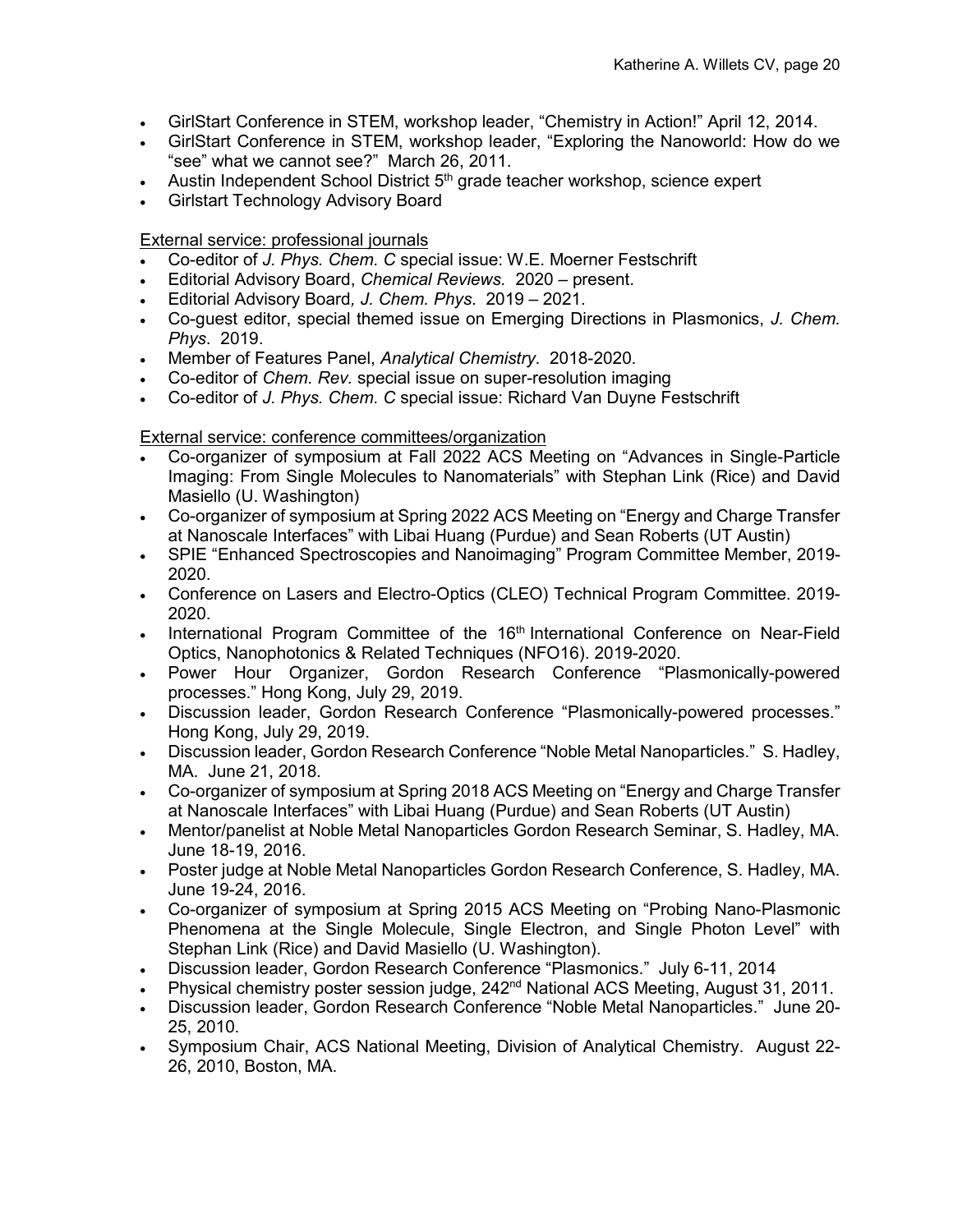## **PERSONNEL**

*Current personnel:*

Graduate students

- Natalia Molina (Temple Presidential Fellowship, First Summer Research Initiative Award 2016)
- Joe Monaghan
- Phillip Reinhardt
- Abby Crawford (Temple Presidential Fellowship)
- Bianca Paranzino
- Tipsiri (Mint) Pungsrisai
- Zac O'Dell

• Sanjay Sridhar

Undergraduate students

- Aya Saleh
- Gabe DeLong

# *Previous personnel:*

Postdoctoral researchers

- Ifat Kaplan-Ashiri (2008-2011), Staff scientist, Weizmann Institute of Science, Rehovot, Israel
- Leif Sherry (2009-2011), deceased
- Kathryn Mayer (2010-2012), Assistant Professor, Department of Physics, University of Texas San Antonio
- John Heckel (2011-2012), Corrosion specialist, Nalco, Sugarland, TX
- Kyle Marchuk (2013-2015), Microscopy specialist, University of California, San Francisco
- Sabyasachi Bandyopadhyay (2016-2017), senior project scientist, IIT Delhi
- Xiaoyu Cheng (2016-2018), Faculty, Zhejiang University, College of Optical Science and **Engineering**
- Padmanabh Joshi (2015-2018)
- Yun Yu (2016-2019), postdoc at UC Berkeley

# Graduate students

- Vignesh Sundresan (Ph.D. 2018), postdoc, Notre Dame University
- Andrew Wilson (Ph.D. 2016), faculty, University of Louisville
- Karole Blythe (Ph.D. 2016), Interdisciplinary scientist/chemist, Office of Quality Operations, Bureau of Engraving and Printing, Washington, DC
- Eric Titus (Ph.D. 2015), Principal Python Machine Learning Engineer, Capitol One, Washington, DC
- Maggie Weber (Ph.D. May 2015), Wacker Polysilicon, Charleston, TN
- Sarah Stranahan (Ph.D. June 2012), Cerilliant, Round Rock, TX
- Elizabeth Vokac (Masters, December 2012)
- Katherine Koen (Ph.D. May 2015, co-advised with David Vanden Bout)
- Undergraduate students (25 total, 7 under-represented minorities, 15 female)
- Antonio Campos (2007-2009), Ph.D. in Chemistry, University of Minnesota
- Zachary Lewitz (2008-2009), current Pharm.D. student at University of Texas at Austin
- Rachel Shaver (2008-2010), M.S. Chemistry, MIT. current high school teacher, Baytown, TX
- Sara Chamberlin (2009-2010). Ph.D. in Chemistry, University of Chicago. NDSEG Fellowship. Faculty at Southwestern University.
- Estefania Fernandez (2011-2012), current M.D./Ph.D candidate, Washington University